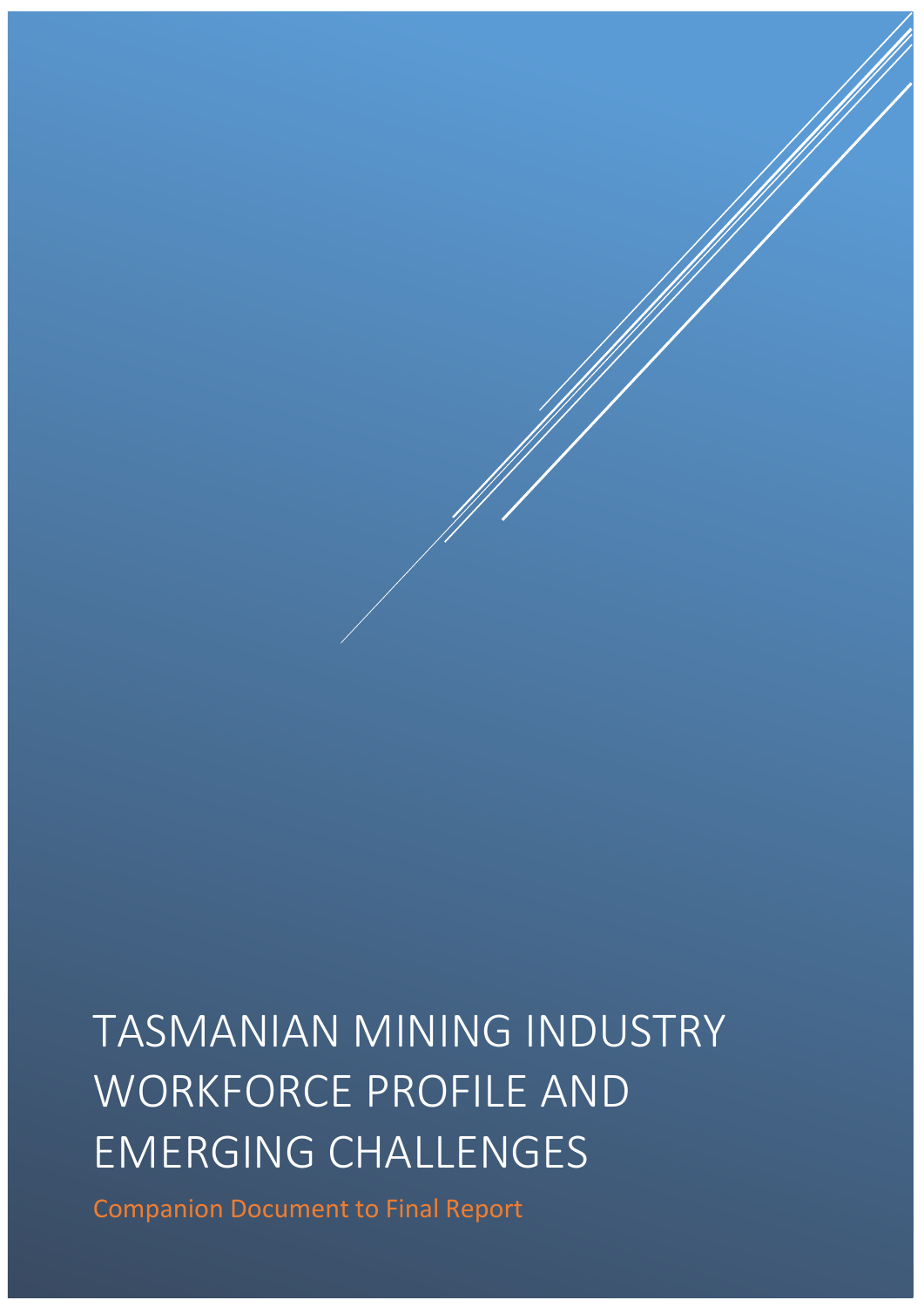# **Acknowledgements and Disclaimer**

We would like to acknowledge the support and funding from Skills Tasmania, a Division of the Department of State Growth, in the development of the Plan and this Workforce Profile.

We would like to thank those agencies, organisations and bodies that participated in the surveys and consultations. In particular, we would like to thank the Steering Committee members for their guidance and the Tasmanian Minerals, Manufacturing and Energy Council for their support in developing the Workforce Profile.

The information contained in this Workforce Profile has been sourced from desktop research, consultations, publications and websites. While all due care has been taken in compiling this document, Stenning & Associates Pty Ltd and its subcontractors accept no responsibility for the accuracy or completeness of information gained from these sources and recommends that readers exercise their own skill and care with respect to its use. We will not be responsible for any loss, however arising, from the use of, or reliance on this information.





SIMPLIFYING GOVERNMENT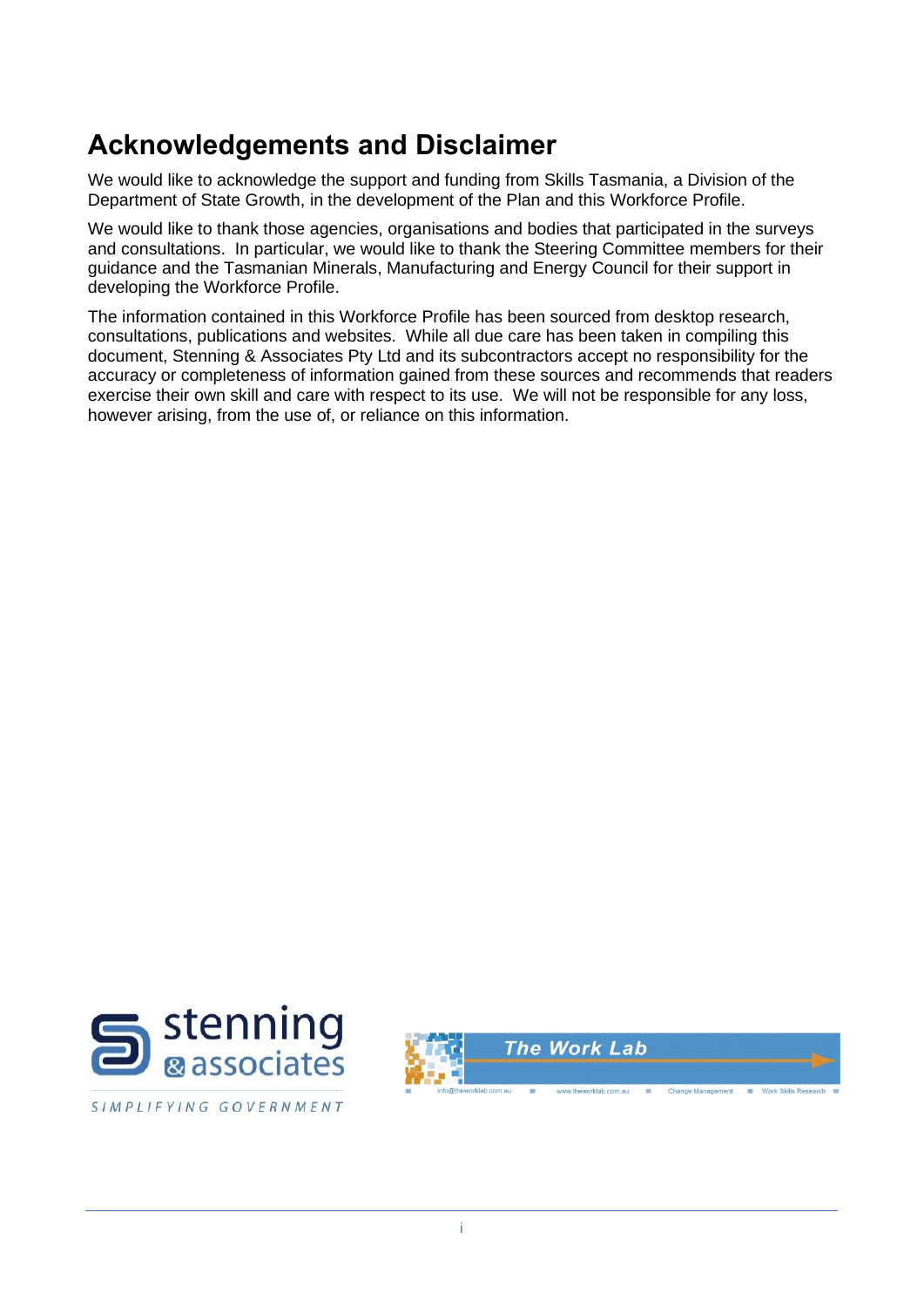# **Contents**

| 1              |       |  |  |  |  |  |  |
|----------------|-------|--|--|--|--|--|--|
|                | 1.1   |  |  |  |  |  |  |
| $\overline{2}$ |       |  |  |  |  |  |  |
|                | 2.1   |  |  |  |  |  |  |
|                | 2.2   |  |  |  |  |  |  |
|                | 2.3   |  |  |  |  |  |  |
|                | 2.4   |  |  |  |  |  |  |
| 3              |       |  |  |  |  |  |  |
|                | 3.1   |  |  |  |  |  |  |
|                | 3.1.1 |  |  |  |  |  |  |
|                | 3.2   |  |  |  |  |  |  |
|                | 3.3   |  |  |  |  |  |  |
|                | 3.3.1 |  |  |  |  |  |  |
|                | 3.3.2 |  |  |  |  |  |  |
|                | 3.4   |  |  |  |  |  |  |
|                | 3.5   |  |  |  |  |  |  |
|                | 3.6   |  |  |  |  |  |  |
|                | 3.7   |  |  |  |  |  |  |
|                | 3.7.1 |  |  |  |  |  |  |
|                | 3.7.2 |  |  |  |  |  |  |
| $\overline{4}$ |       |  |  |  |  |  |  |
|                | 4.1   |  |  |  |  |  |  |
|                | 4.2   |  |  |  |  |  |  |
|                |       |  |  |  |  |  |  |
|                |       |  |  |  |  |  |  |
|                |       |  |  |  |  |  |  |
|                |       |  |  |  |  |  |  |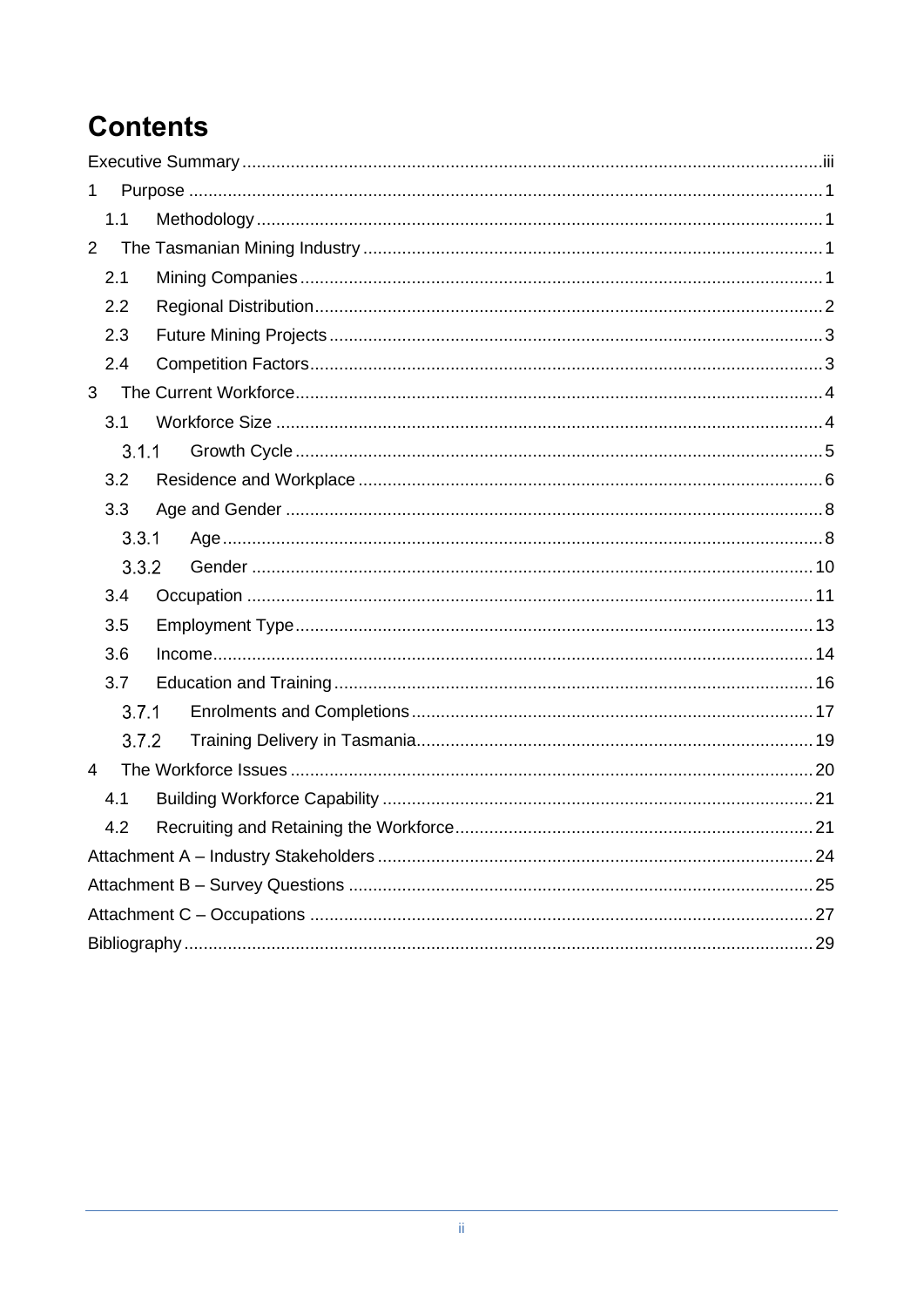# <span id="page-3-0"></span>**Executive Summary**

The mining industry is a vital component to Tasmania's ongoing economy. The value of Tasmania's mining and metallurgical production was \$1.82 billion, with mining sites primarily located in the North-West and West Coast of Tasmania.

It is important to continue to build the mining industry through development of its workforce. The future holds some uncertainty, with three proposed future mines, though it isn't clear when or if they will open. It is also a probability that there will be competition for skilled workers with the 'Battery of the Nation' project likely to proceed in the mid-2020's.

In order to build the workforce, through addressing its issues and challenges, a snapshot of the current mining workforce needs to be taken. [Table 1](#page-3-1) outlines the key findings of the desktop research.

| Demographics                     | <b>Key Findings</b>                                                                                                                                                                                                                                                                                                                                                                   |
|----------------------------------|---------------------------------------------------------------------------------------------------------------------------------------------------------------------------------------------------------------------------------------------------------------------------------------------------------------------------------------------------------------------------------------|
| Workforce<br><b>Size</b>         | The current Tasmanian mining workforce is approximately 3790 persons<br>$\bullet$<br>The size of the Tasmanian mining workforce is now approximately the same as it<br>$\bullet$<br>was in 1984, having expanded and contracted multiple times over this time<br>Several mining companies indicate that they expect their workforce to grow over the<br>$\bullet$<br>next three years |
| Location                         | Nearly all of Tasmania's mining workforce live in North-West Tasmania<br>$\bullet$<br>Nearly half of the mining workforce were employed on the West Coast, though only<br>$\bullet$<br>a one-quarter of the workforce live there                                                                                                                                                      |
| Age                              | The majority of the workforce (52%) is aged between 35 and 54 years old<br>$\bullet$<br>The Tasmanian mining workforce is older than the broader Australian mining<br>$\bullet$<br>workforce, with the mode average in Tasmania being 45 to 54 years versus 35 to 44<br>years Australia-wide                                                                                          |
| Gender                           | The workforce is predominately male – less than 10% of the workforce are women<br>$\bullet$                                                                                                                                                                                                                                                                                           |
| Occupation                       | Machinery operators and drivers together with technicians and trades workers make<br>$\bullet$<br>up 74% of the total mining workforce                                                                                                                                                                                                                                                |
| Employment                       | The majority (90%) of the workforce were employed full time<br>$\bullet$                                                                                                                                                                                                                                                                                                              |
| Income                           | The mining workforce in other states have a higher average wage compared to the<br>$\bullet$<br>Tasmanian mining workforce average wage                                                                                                                                                                                                                                               |
| <b>Education and</b><br>Training | While the percentage of the mining workforce that hold a qualification increased<br>$\bullet$<br>between 2011 and 2016 (from 37% to 42%), this still accounts for less than half the<br>workforce<br>The qualifications held by the workforce are principally vocational, with 75% of the<br>$\bullet$<br>qualifications held being Certificate III and IV level                      |
|                                  | The predominant field of qualification (tertiary and vocational combined) in 2016 was<br>$\bullet$<br>in Engineering and Related Technologies                                                                                                                                                                                                                                         |

<span id="page-3-1"></span>Table 1: Mining industry workforce key demographics dashboard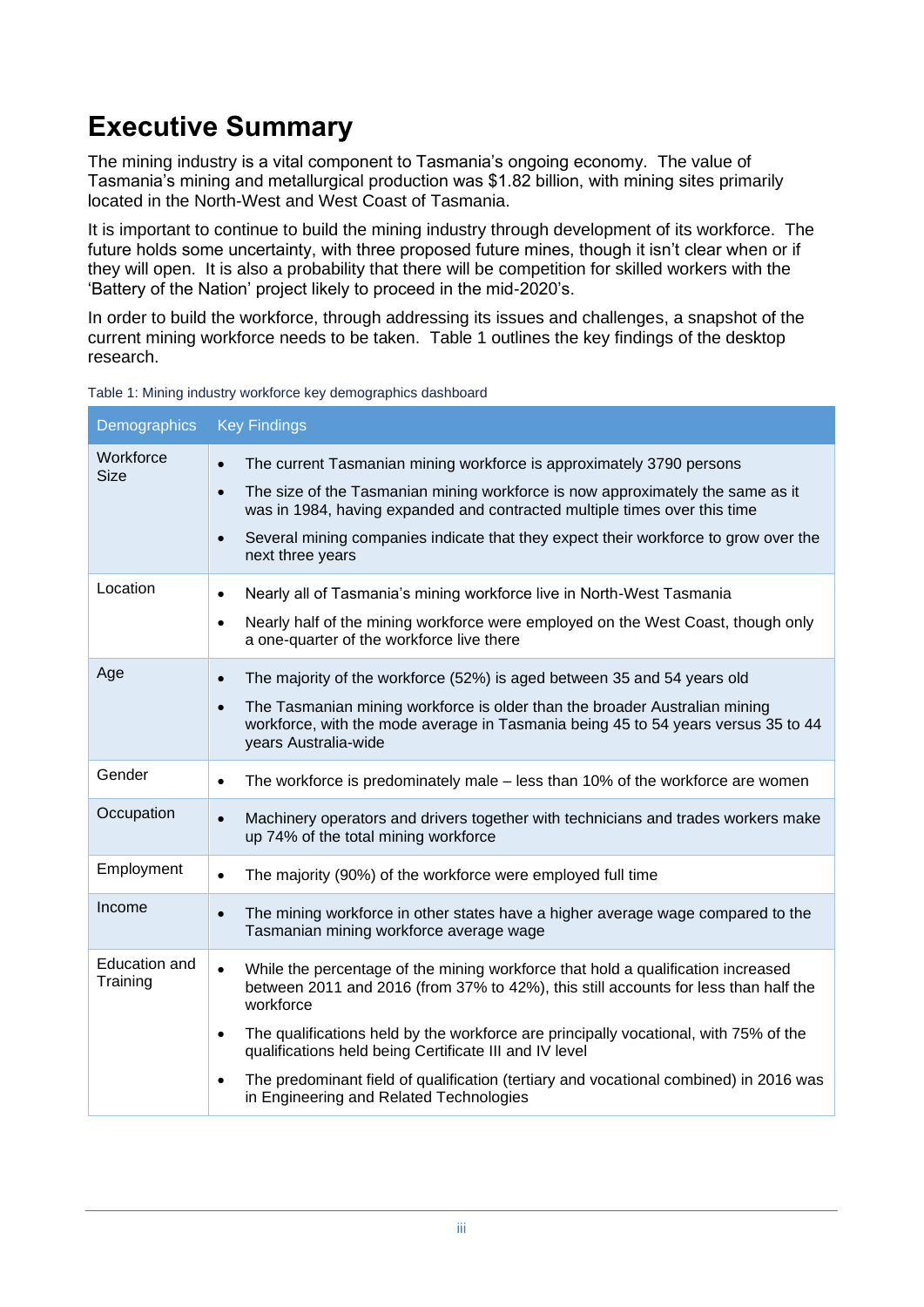# **Workforce Issues and Challenges**

Based on the consultation with the Steering Committee and through analysis of the survey, these are the top workforce issues facing the mining industry.

Figure 1: Tasmanian mining industry workforce issues



Based on these issues, industry survey respondents indicated that these were the top five workforce challenges facing the mining industry:

- $1<sub>1</sub>$ Recruiting new workforce entrants
- $2.$ An ageing workforce
- $3<sub>1</sub>$ Low workforce literacy and numeracy skills
- $\overline{4}$ . Accessing training that fits your business model
- 5. Retaining corporate knowledge.

Workforce issues and challenges were validated by the Steering Committee, leading to the issues and challenges investigated and addressed in the Workforce Development Plan.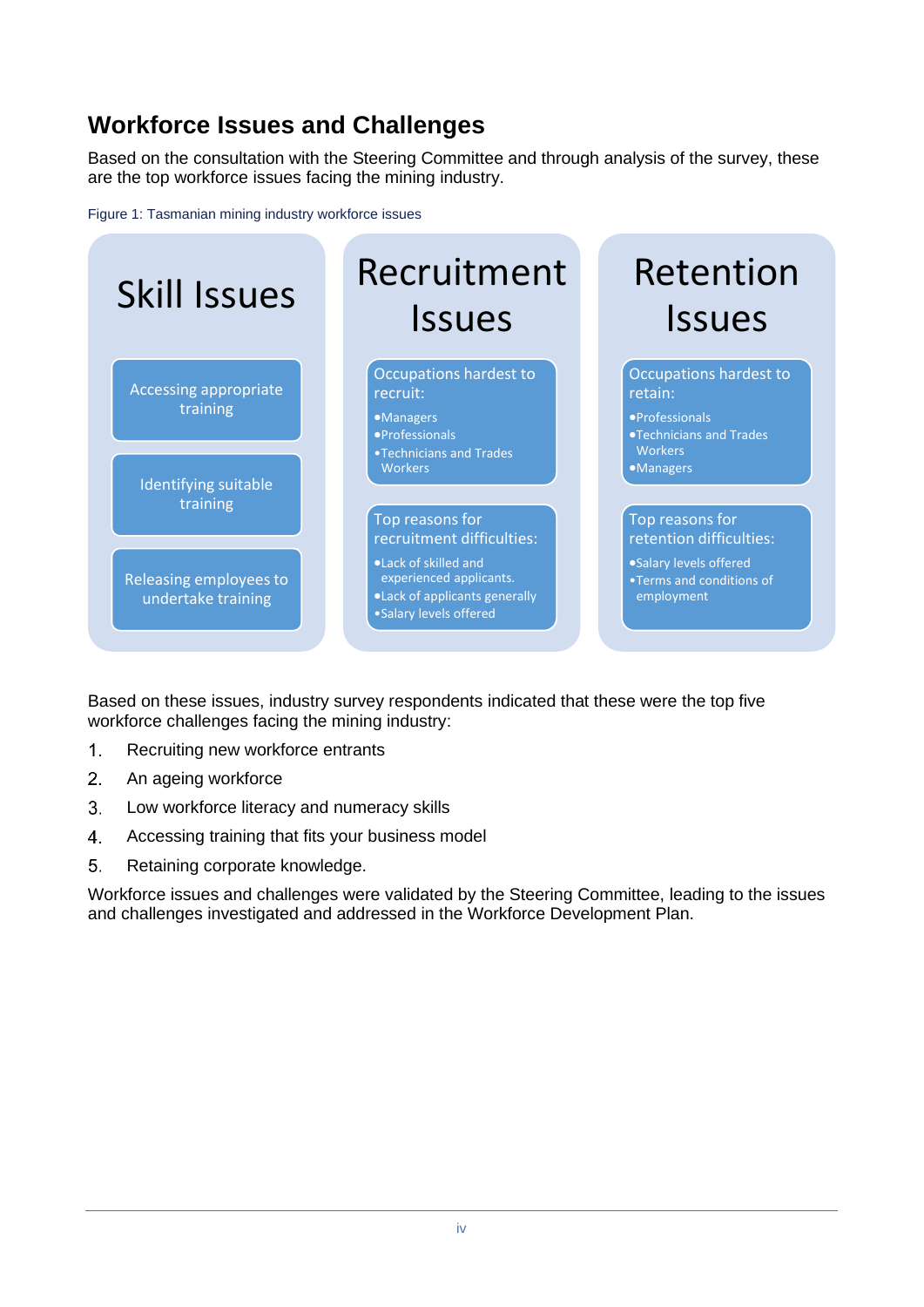# <span id="page-5-0"></span>**1 Purpose**

This document brings together the research undertaken on an environmental scan of the Tasmanian mining industry workforce. The research findings provide an evidence base for the Workforce Development Plan, as well as identifying potential workforce issues.

# <span id="page-5-1"></span>**1.1 Methodology**

The data gathering was initiated at the initial Steering Committee meeting, where they were asked to provide initial views on the key workforce issues to be addressed by the WDP.

Desktop data collection was used to develop an industry workforce profile (numbers employed, occupations, training undertaken, skills required, issues driving skills needs etc) and an industry survey was used to gain further understanding of the key workforce issues that need to be addressed by the Plan.

The Plan covers the workforce involved in mineral extraction operations (excluding quarrying operations). It does not include the workforce involved in stand-alone mineral processing operations. However, the workforce involved in mineral processing operations conducted on a mine site is in scope.

# <span id="page-5-2"></span>**2 The Tasmanian Mining Industry**

Tasmania has historically been considered an incredible mineral and geological diverse area and this in turn has made the mining industry diverse. Tasmania's major mines produce a range of minerals, including as sliver, tin, magnetite, gold, coal and lead.<sup>1</sup>

From an economic perspective, the mining industry is invaluable to Tasmania:

- In 2014, the mining and mineral sector represented more than 50% of Tasmania's international earnings from international exports.<sup>2</sup>
- In 2017, the total value of Tasmania's mining and metallurgical production was \$1.82 billion.<sup>3</sup>
- In June 2018, Tasmania's two biggest commodity exports were processed metals and metal products, and ores and concentrates.<sup>4</sup>
- In 2019, it was estimated that the current mining and exploration operations in Tasmania have inground resources worth more than \$11 billion, with 505 mining leases, 102 exploration licences and 14 retention licences granted in Tasmania.<sup>5</sup>

# <span id="page-5-3"></span>**2.1 Mining Companies**

As shown in [Figure 2,](#page-6-1) there are 14 mining operations across Tasmania. Of these 14 mines, two were in care and maintenance in 2019, meaning that the workforce data will relate to 12 mining operations. The mines are predominately located in North-West Tasmania.

*<sup>1</sup> Tasmania Delivers, Office of the Coordinator-General Tasmania, 2019*

*<sup>2</sup> Sector Summary, State Growth, 2014. Found at: [https://www.stategrowth.tas.gov.au/\\_\\_data/assets/pdf\\_file/0006/89547/Mining.pdf](https://www.stategrowth.tas.gov.au/__data/assets/pdf_file/0006/89547/Mining.pdf)*

*<sup>3</sup> Tasmania's Mineral Industry, Mineral Resources Tasmania. Found at:<http://www.mrt.tas.gov.au/portal/mining>*

*<sup>4</sup> Export Statistics, Department of State Growth. Found at: [https://www.stategrowth.tas.gov.au/business/trade/export\\_overview/export\\_statistics](https://www.stategrowth.tas.gov.au/business/trade/export_overview/export_statistics)*

*<sup>5</sup> Tasmania Delivers, Office of the Coordinator-General Tasmania, 2019*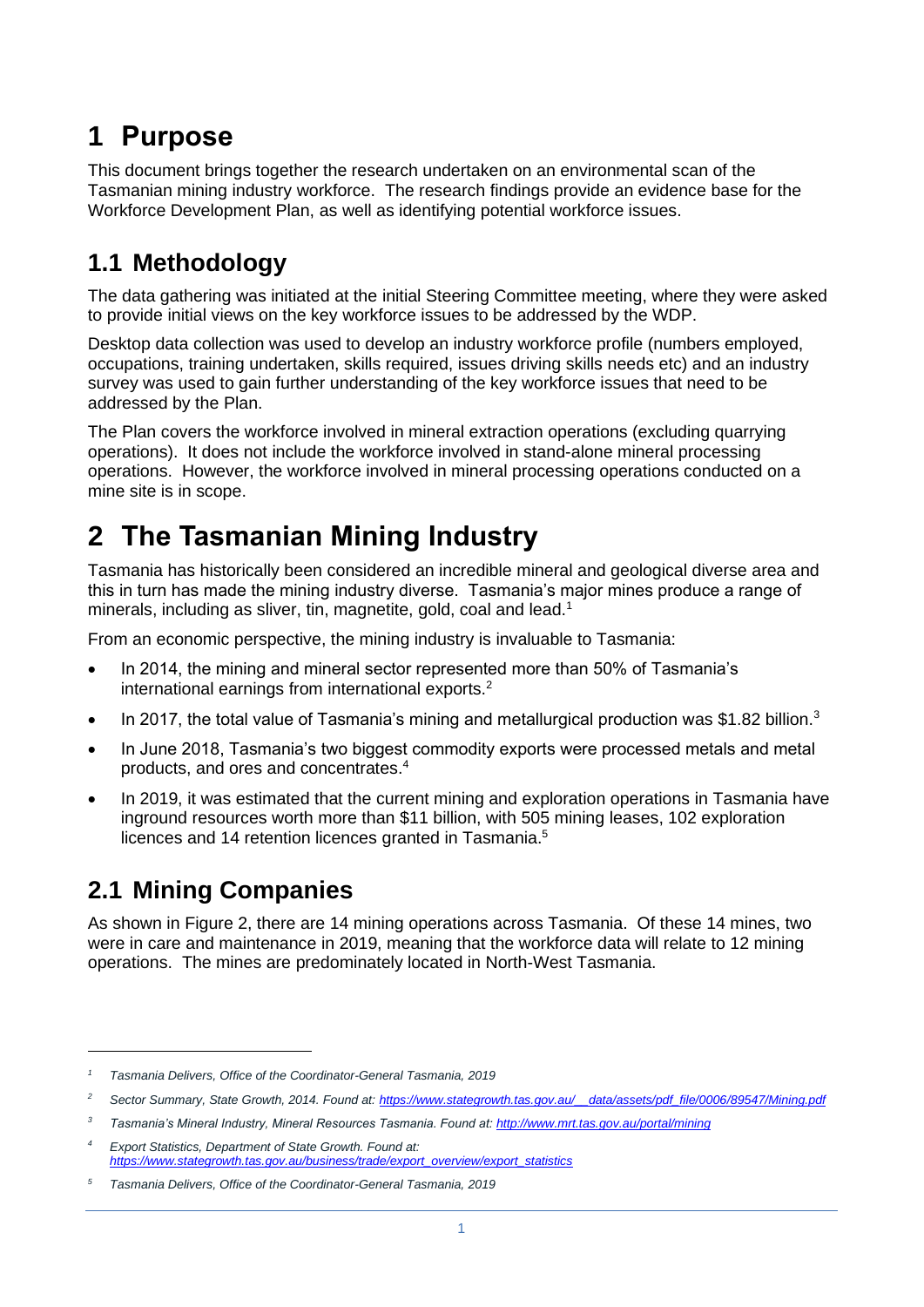#### <span id="page-6-1"></span>Figure 2: Tasmanian mining operations<sup>6</sup>



### <span id="page-6-0"></span>**2.2 Regional Distribution**

Tasmania's mines are located within the following local government areas:

- Burnie City
- Break O'Day Council
- Central Coast Council
- Circular Head Council
- Devonport City
- Kentish Council
- Latrobe Council
- Waratah-Wynyard Council
- West Coast Council.

Excluding Break O'Day Council, these local government areas form the Cradle Coast Region, which is situated in the North West and West Coast of Tasmania.

*<sup>6</sup> Tasmania Delivers, Office of the Coordinator-General Tasmania, 2019*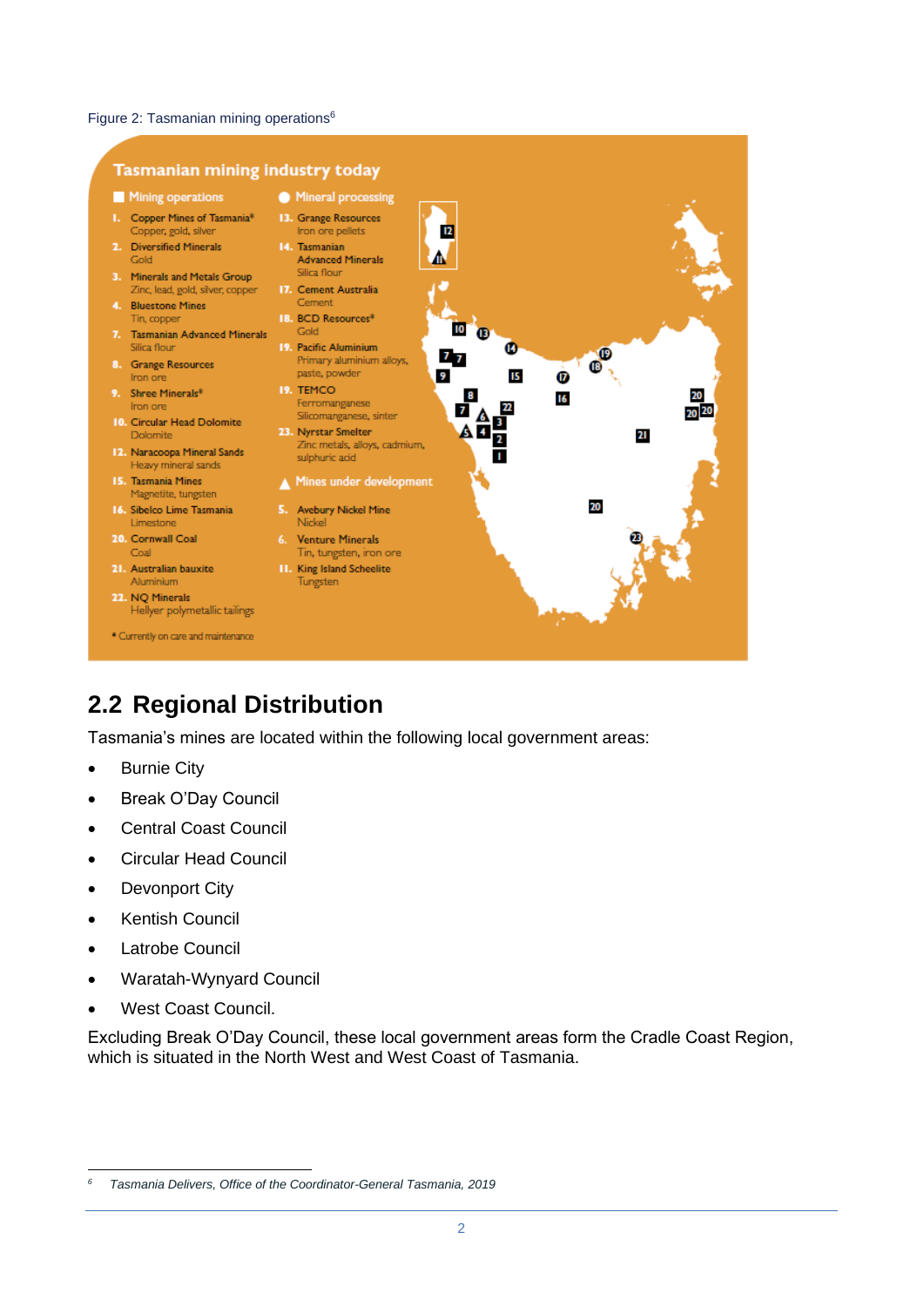### <span id="page-7-0"></span>**2.3 Future Mining Projects**

Office of Coordinating General and Mineral Resources Tasmania state that there are 3 mines currently under development:

- Avebury Nickel Mine<sup>7</sup>
- Venture Minerals<sup>8</sup>
- King Island Scheelite.<sup>9</sup>

All 3 potential mines are in North-West Tasmania. While these mines are under development, there are no definitive start dates, numerous conditions need to be met, and several financial issues have arisen.

### <span id="page-7-1"></span>**2.4 Competition Factors**

Hydro Tasmania is in the initial stages of a new hydro power generation project called 'Battery of the Nation'. Hydro Tasmania has ascertained three sites for potential hydro options.<sup>10</sup> Two of the three potential sites are located within the Cradle Coast Authority area.

Hydro Tasmania's modelling suggests that Battery of the Nation initiative could create thousands of jobs in regional Tasmania over the next 10 to 15 years.<sup>11</sup> This would create potential competition in the job market between the new hydro projects and existing mining workforce.

Project Marinus is investigating the potential for a second Bass Strait electricity.<sup>12</sup> It is currently halfway through a 2-year Feasibility and Business Case Assessment phase, with definitions and approvals estimated to take another 2 years and delivery to be another estimated 4 to 7 years. It is estimated to generate at least 500 jobs in Tasmania with the route options likely being in Burnie area or Sheffield area. This project would also create an environment where there is competition in the workforce. There is a final report expected by the end of 2019 and a new interconnection is considered to be commercially viable in mid-2020's.<sup>13</sup>

These projects would enable hundreds of local businesses in regional areas creating growth and potentially attracting a larger workforce.

*<sup>9</sup> News article from The Advocate, King Island Scheelite director agrees to \$2 million load, 2019. Found at: <https://www.theadvocate.com.au/story/6292179/directors-2-million-loan-deal-for-king-island-mine-hope/>*

*<sup>7</sup> News article from ABC News, Tasmania's Avebury mine to stay close amid claims it owes \$1 million in rates, 2019. Found at: [https://www.abc.net.au/news/2019-04-24/avebury-nickel-mine-owes-council-\\$1m-in-unpaid-rates/11039818](https://www.abc.net.au/news/2019-04-24/avebury-nickel-mine-owes-council-$1m-in-unpaid-rates/11039818)*

*<sup>8</sup> News article from Australian Mining, Riley mine restart pays off for Venture Minerals, 2019. Found at: <https://www.australianmining.com.au/news/riley-mine-restart-pays-off-for-venture-minerals/>*

*<sup>10</sup> Battery of the Nation, Hydro Tasmania. Found at[: https://www.hydro.com.au/clean-energy/battery-of-the-nation](https://www.hydro.com.au/clean-energy/battery-of-the-nation)*

*<sup>11</sup> Battery of the Nation, Hydro Tasmania. Found at[: https://www.hydro.com.au/clean-energy/battery-of-the-nation](https://www.hydro.com.au/clean-energy/battery-of-the-nation)* 

*<sup>12</sup> Second Bass Strait Interconnector Technically Feasible, Arenawire, 2019. Found at:<https://arena.gov.au/blog/marinus-feasible/>*

*<sup>13</sup> Second Bass Strait Interconnector Technically Feasible, Arenawire, 2019. Found at[: https://arena.gov.au/blog/marinus-feasible/](https://arena.gov.au/blog/marinus-feasible/)*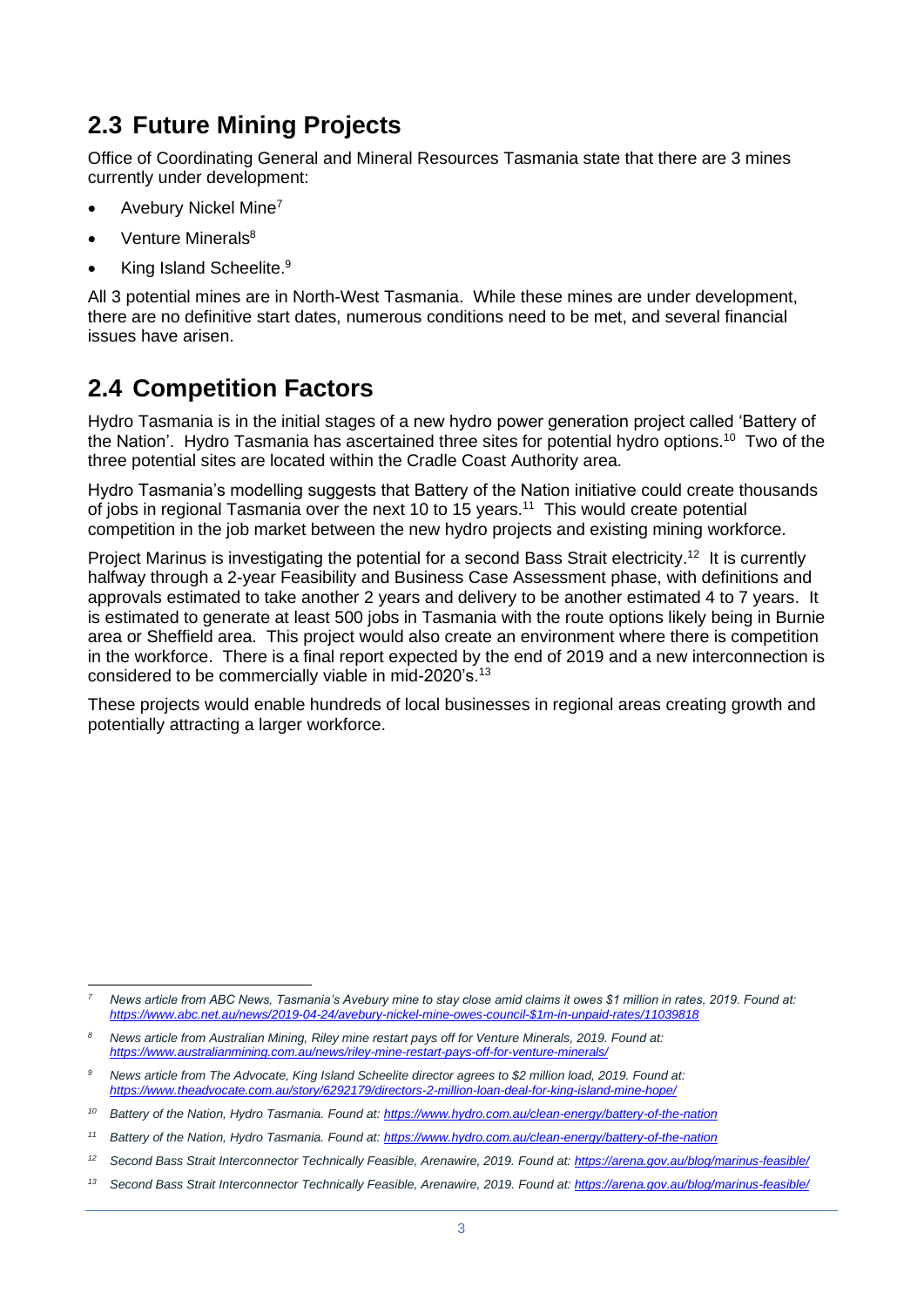# <span id="page-8-0"></span>**3 The Current Workforce**

Understanding the profile of the Tasmanian mining workforce is the first step towards developing and implementing successful workforce strategies. The profile allows a comparison to be made between what the workforce is to what the workforce aims to be, allowing the identification of workforce challenges.

### <span id="page-8-1"></span>**3.1 Workforce Size**

#### **Key findings**

- The current Tasmanian mining workforce is approximately 3790 persons
- The size of the Tasmanian mining workforce is now approximately the same as it was in 1984, having expanded and contracted multiple times over this time
- Several mining companies indicate that they expect their workforce to grow over the next three years

The Australian mining industry employed approximately 247,500 persons in 2019, which is 1.9% of the total Australian workforce.<sup>14</sup> This can be compared to the Tasmanian mining industry, which employed 3420 persons in 2018 or 1.4% of the total Tasmanian workforce.<sup>15</sup>

Survey data stated from the 6 responses that, as of 30 June 2019, the organisations employed a headcount of 1895 employees, which is an average of 316 employees per mining organisation. Based on the assumption that there are 12 current mining operations within Tasmania, this means that, based on the survey data, that there is approximately 3790 persons in the workforce.

In terms of the full time equivalent (FTE) workforce, the survey stated that the 6 organisations employed 1805 FTE workers, which is an average of 301 per organisation. Again, based on the assumption of 12 current mining operations within Tasmania, this means that there were 3610 FTE positions in the Tasmanian mining workforce.

The size of the both the Australian and Tasmanian mining workforce have gone through several peaks and troughs over the years, as seen in [Figure 3.](#page-9-1) Both Australian and Tasmanian workforces went through these peaks and troughs at similar times, however it is the size of the recent workforce growth that separates the Australian mining workforce from Tasmania's. The Tasmanian mining workforce has rarely been larger than it was in 1984. This can be compared to the large percentage growth of the Australian mining workforce, a rise beginning in the early 2000's.

*<sup>14</sup> Labour Market Information Portal, Australian Bureau of Statistics, 2019*

*<sup>15</sup> Australian National Accounts: State Accounts, Australian Bureau of Statistics, 2019*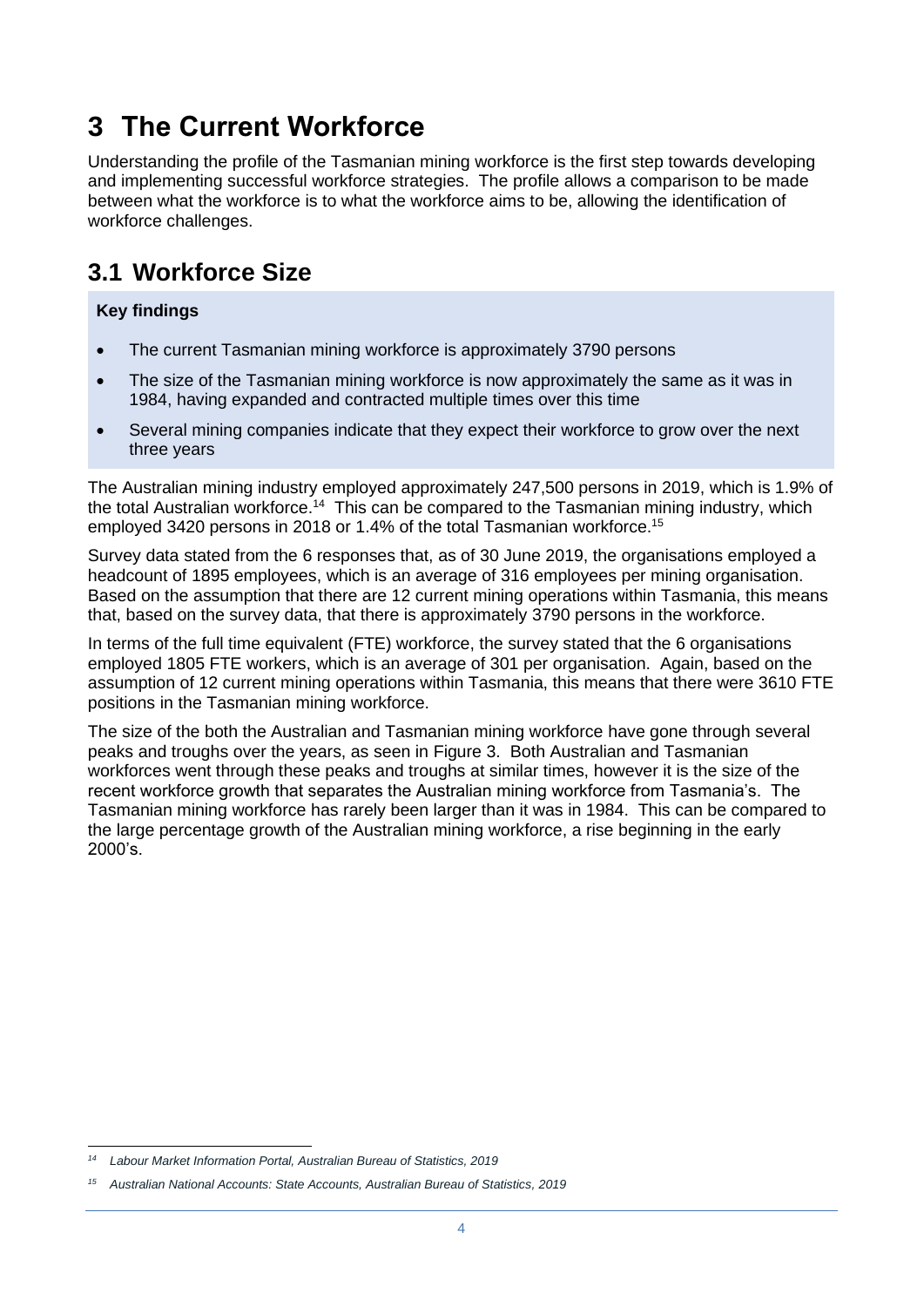

<span id="page-9-1"></span>

### <span id="page-9-0"></span>**Growth Cycle**

The survey indicated that two-thirds of the organisations expect their workforce to grow over the next three years. This growth will be in the North-West and West Coast of Tasmania.

*<sup>16</sup> Australian National Accounts: State Accounts, Australian Bureau of Statistics, 2019*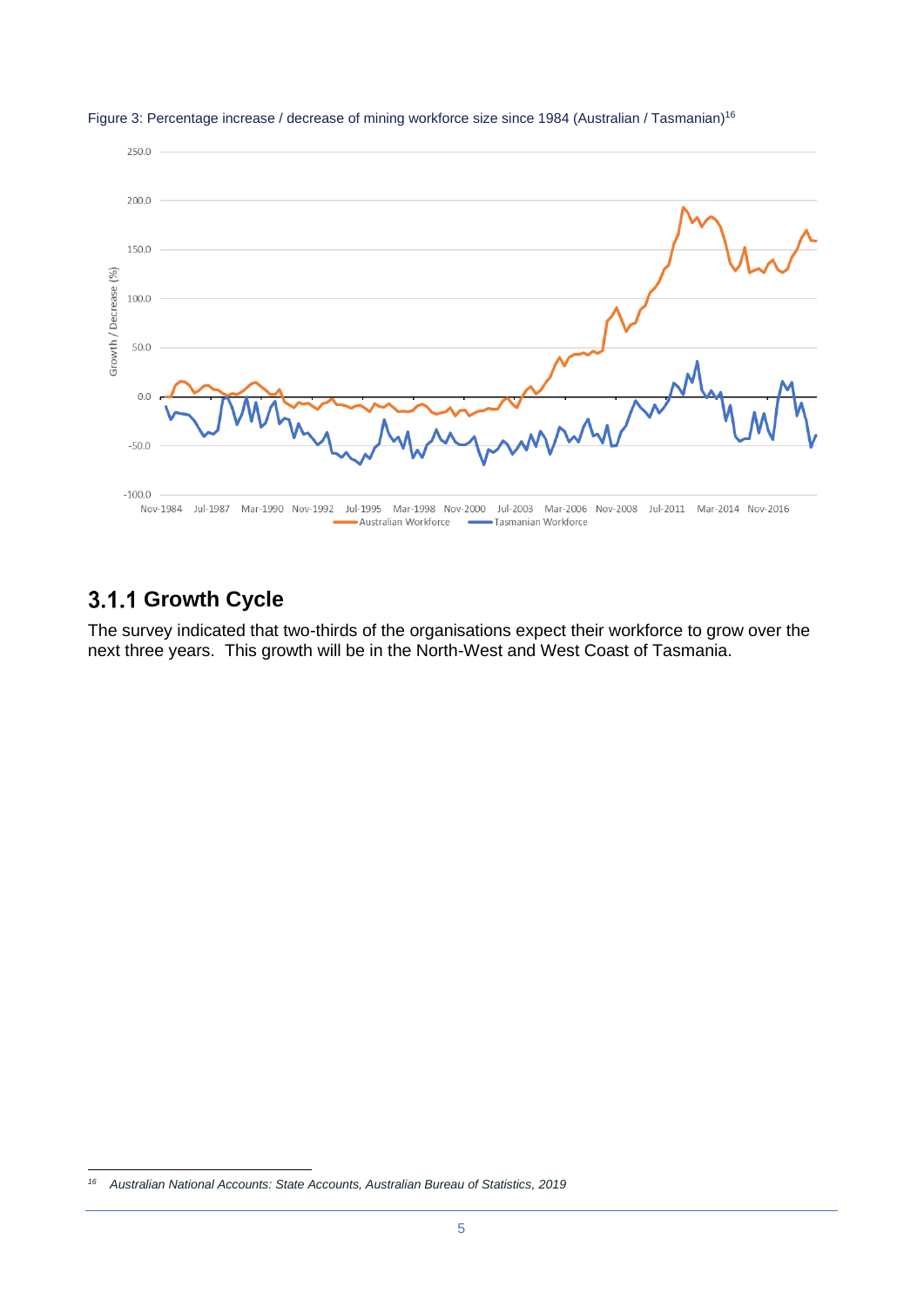### <span id="page-10-0"></span>**3.2 Residence and Workplace**

#### **Key findings**

- Nearly all of Tasmania's mining workforce live in North-West Tasmania
- Nearly half of the mining workforce were employed on the West Coast, though only a onequarter of the workforce live there

There are two types of mining workers:

- **Local workers** are employed in area regardless of where they live.
- **Resident workers** are all employed people in the local area regardless of where they work.

Census data in 2016 indicates that 45% of the mining industry workforce both reside and work in the same local government area (LGA) and that 48% work in a different LGA to which they live.<sup>17</sup>

The LGA's with the largest percentage of the mining industry workforce are the West Coast (46%), Waratah-Wynyard (27%) and Burnie (13%). Interestingly, 1% of the mining workforce that lives in Tasmanian works in East Pilbara in Western Australia.<sup>18</sup>





Note: Figure 3 excludes employment locations with fewer than 10 people.

*<sup>17</sup> Census of Population and Housing, Australian Bureau of Statistics, 2016*

*<sup>18</sup> Census of Population and Housing, Australian Bureau of Statistics, 2016*

*<sup>19</sup> Census of Population and Housing, Australian Bureau of Statistics, 2016*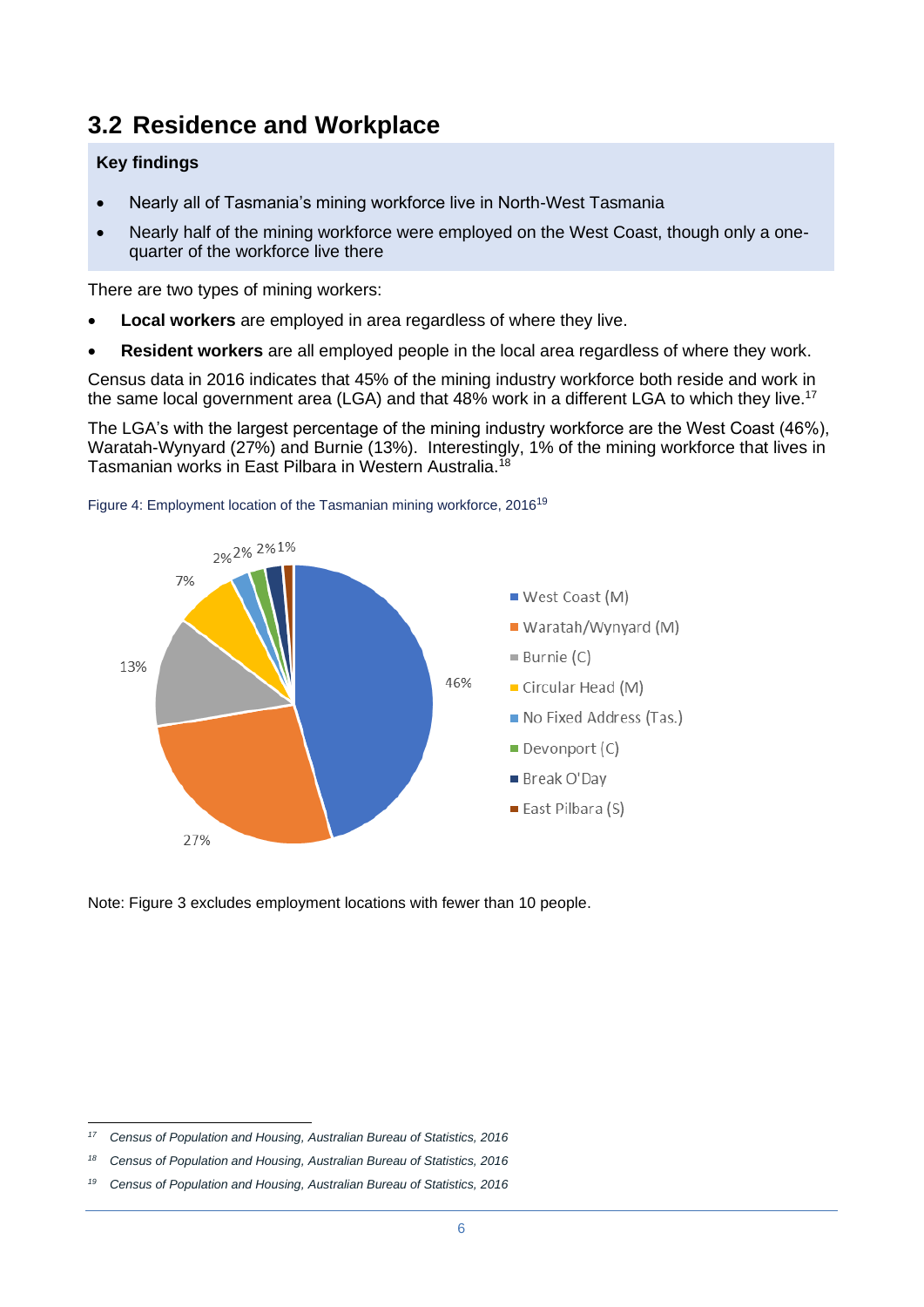[Figure 5](#page-11-0) shows that Tasmania's mining workforce live in a wider variety of LGA's compared to their employment locations.



<span id="page-11-0"></span>

Note: [Figure 5](#page-11-0) excludes employment locations with fewer than 10 people.

*<sup>20</sup> Census of Population and Housing, Australian Bureau of Statistics, 2016*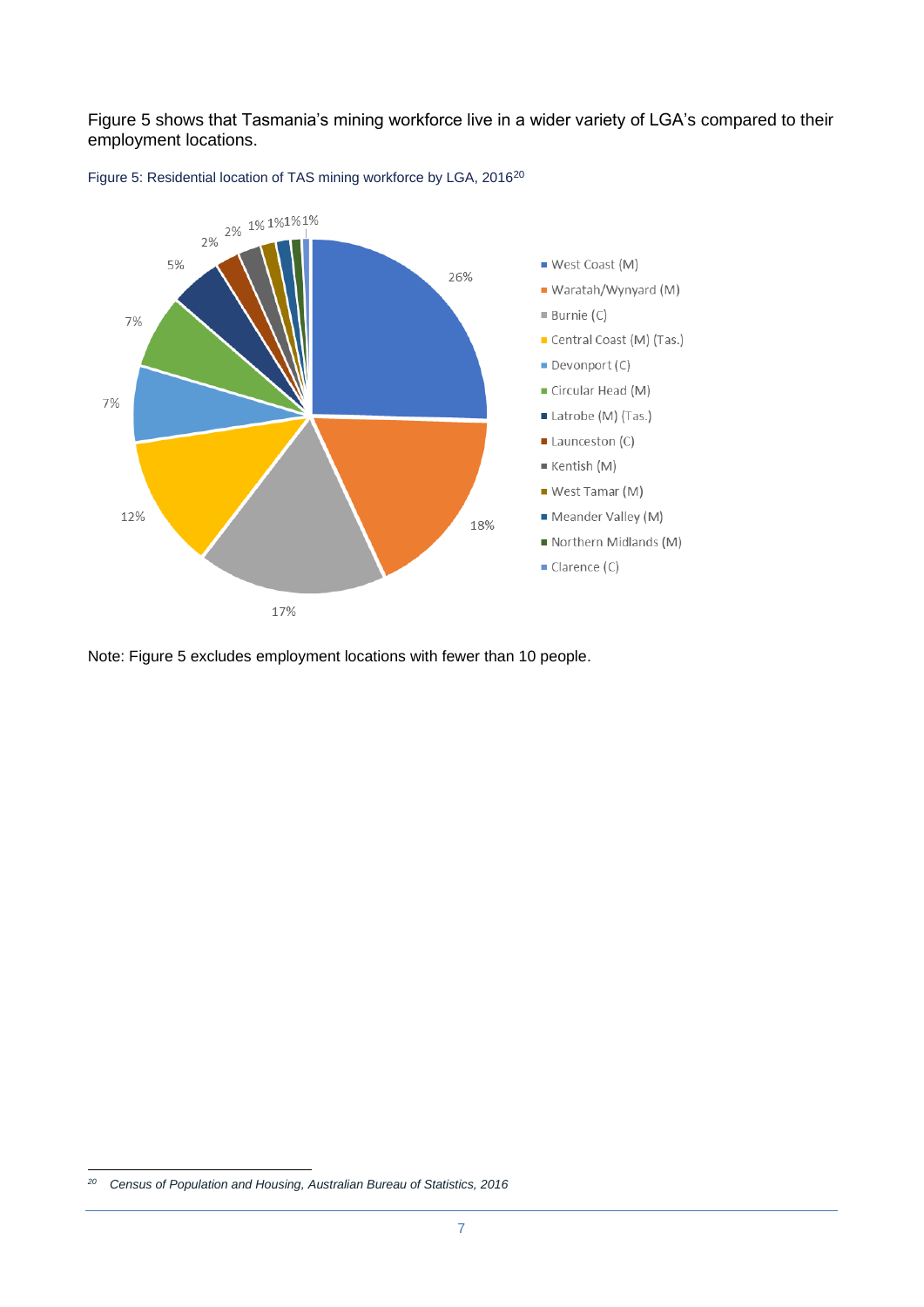### <span id="page-12-0"></span>**3.3 Age and Gender**

#### **Key findings**

- The majority of the workforce (52%) is aged between 35 and 54 years old
- The Tasmanian mining workforce is older than the broader Australian mining workforce, with the mode average in Tasmania being 45 to 54 years versus 35 to 44 years Australia-wide
- The workforce is predominately male less than 10% of the workforce are women

### <span id="page-12-1"></span>3.3.1 Age

The largest percentage of industry workers were aged between 35 to 54 years. [Figure 6](#page-12-2) indicates that in 2011, the mining workforce had a higher percentage of younger workers.



<span id="page-12-2"></span>Figure 6: Tasmanian mining workforce age structure (2011 - 2016)<sup>21</sup>

Most of the mining workforce are middle aged with the industry lacking younger workers (15-24 years of age) when compared to other industries in Tasmania. All Tasmanian industries have a substantially younger workforce then the mining workforce which is illustrated below in [Figure 7.](#page-13-0)

*<sup>21</sup> Census of Population and Housing, Australian Bureau of Statistics, 2016*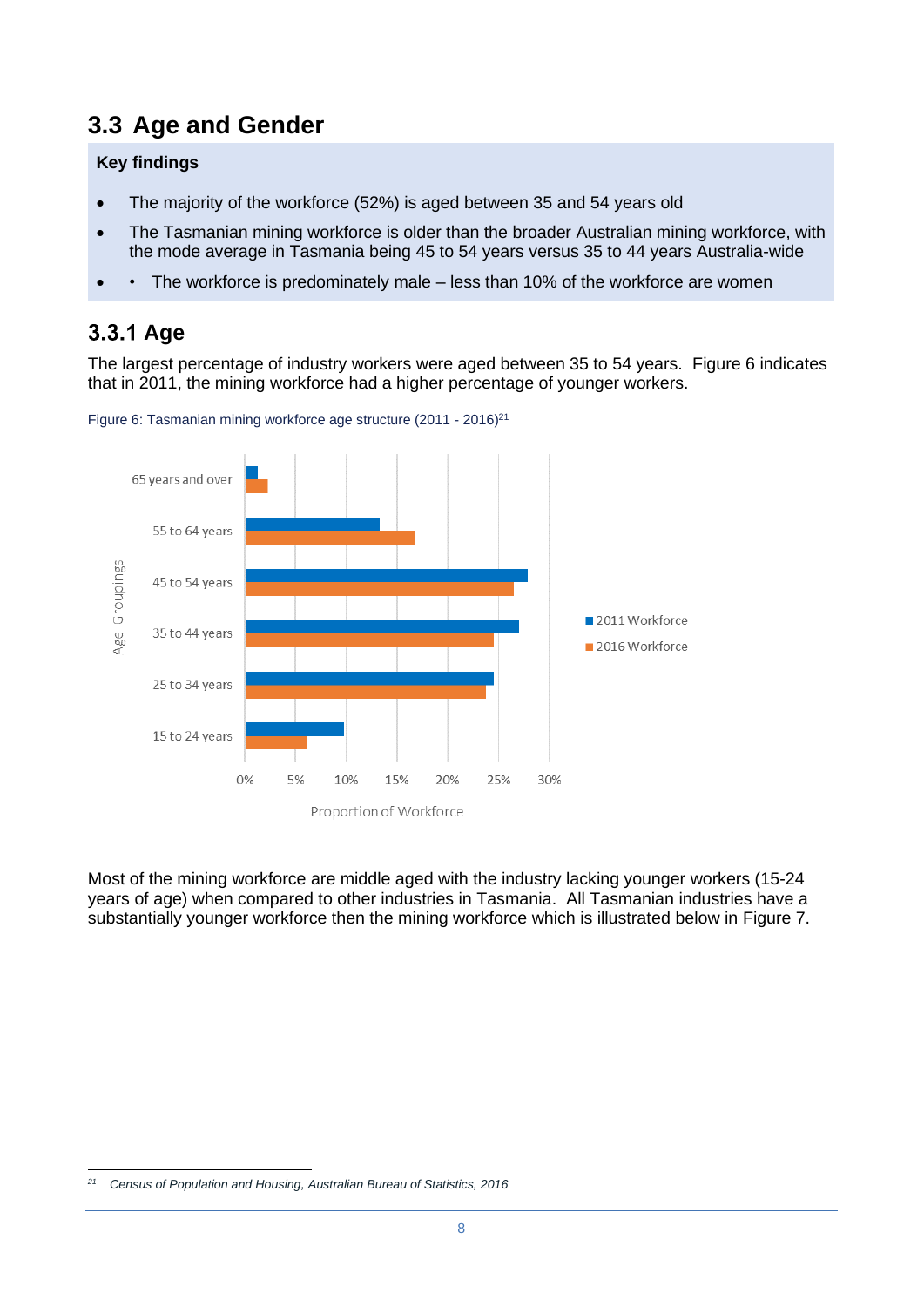

#### <span id="page-13-0"></span>Figure 7: Tasmanian mining workforce age compared to all Tasmanian industries (2016)<sup>22</sup>

[Figure 8](#page-13-1) presents the age groupings of Tasmania's mining workforce compared to Australia's workforce. Tasmania's workforce has 5% more workers over the age of 55 then the national average.<sup>23</sup>



<span id="page-13-1"></span>Figure 8: Tasmanian mining workforce age compared to Australia's mining workforce age (2016)<sup>24</sup>

*<sup>22</sup> Census of Population and Housing, Australian Bureau of Statistics, 2016*

*<sup>23</sup> Census of Population and Housing, Australian Bureau of Statistics, 2016*

*<sup>24</sup> Census of Population and Housing, Australian Bureau of Statistics, 2016*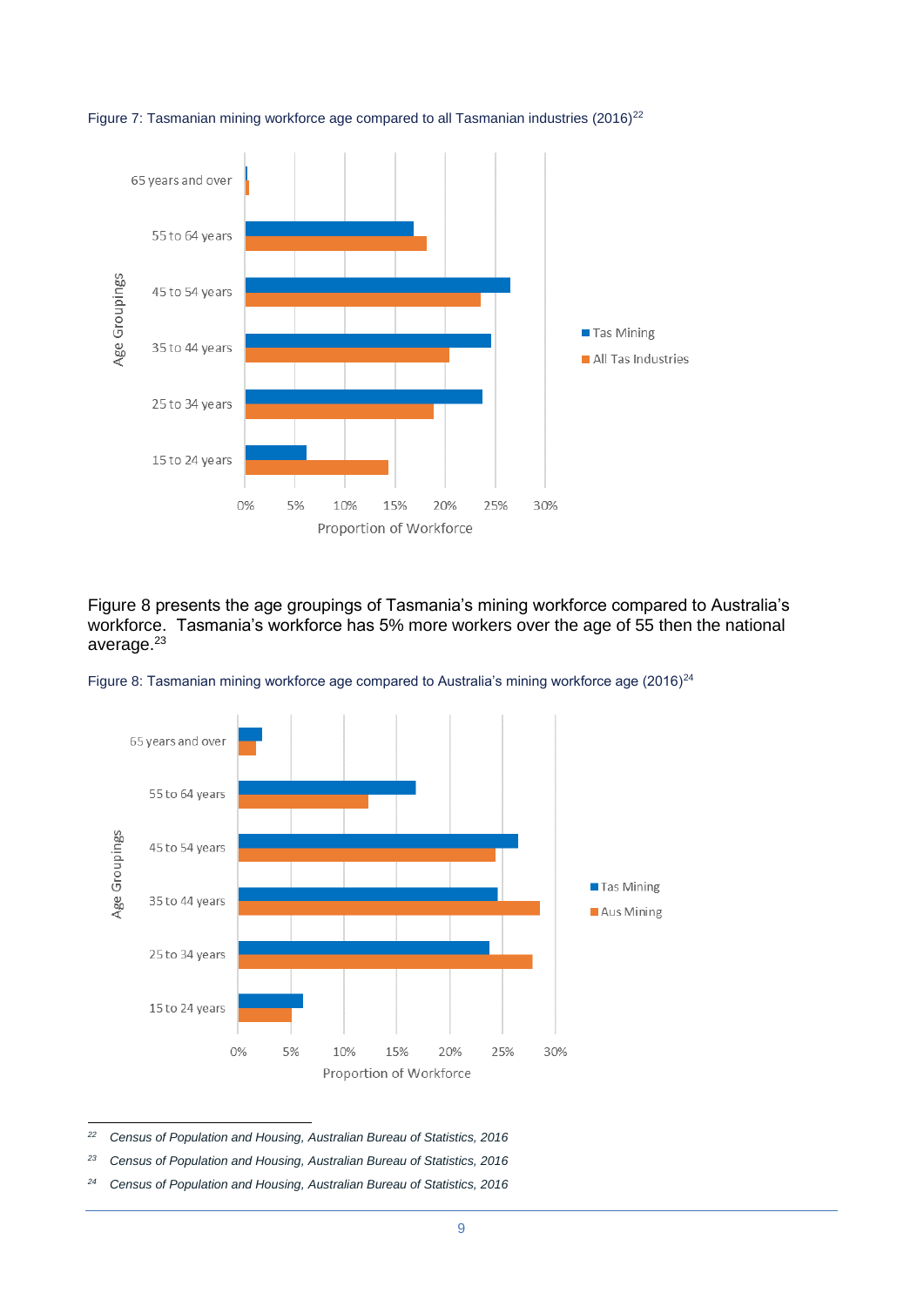### <span id="page-14-0"></span>**3.3.2 Gender**

In 2016, 91% of the total mining industry local workers were males. This is vastly different in comparison to the overall Tasmanian workforce, which was 49.8%. 25

In 2011, the gender disparity was the same with 91% males and 9% female.<sup>26</sup>

The gender disparity is the same nationwide as women comprise 16.1% of the national workforce in 2018, making it the most male dominated industry in Australia.<sup>27</sup>

*<sup>25</sup> Census of Population and Housing, Australian Bureau of Statistics, 2016*

*<sup>26</sup> Census of Population and Housing, Australian Bureau of Statistics, 2016*

*<sup>27</sup> News article from ABC News, Women in mining: Dig the changing face of Australia's mining industry, 2018. Found at <https://www.abc.net.au/news/2018-05-22/dig-the-changing-face-of-mining-as-women-make-inroads/9786020>*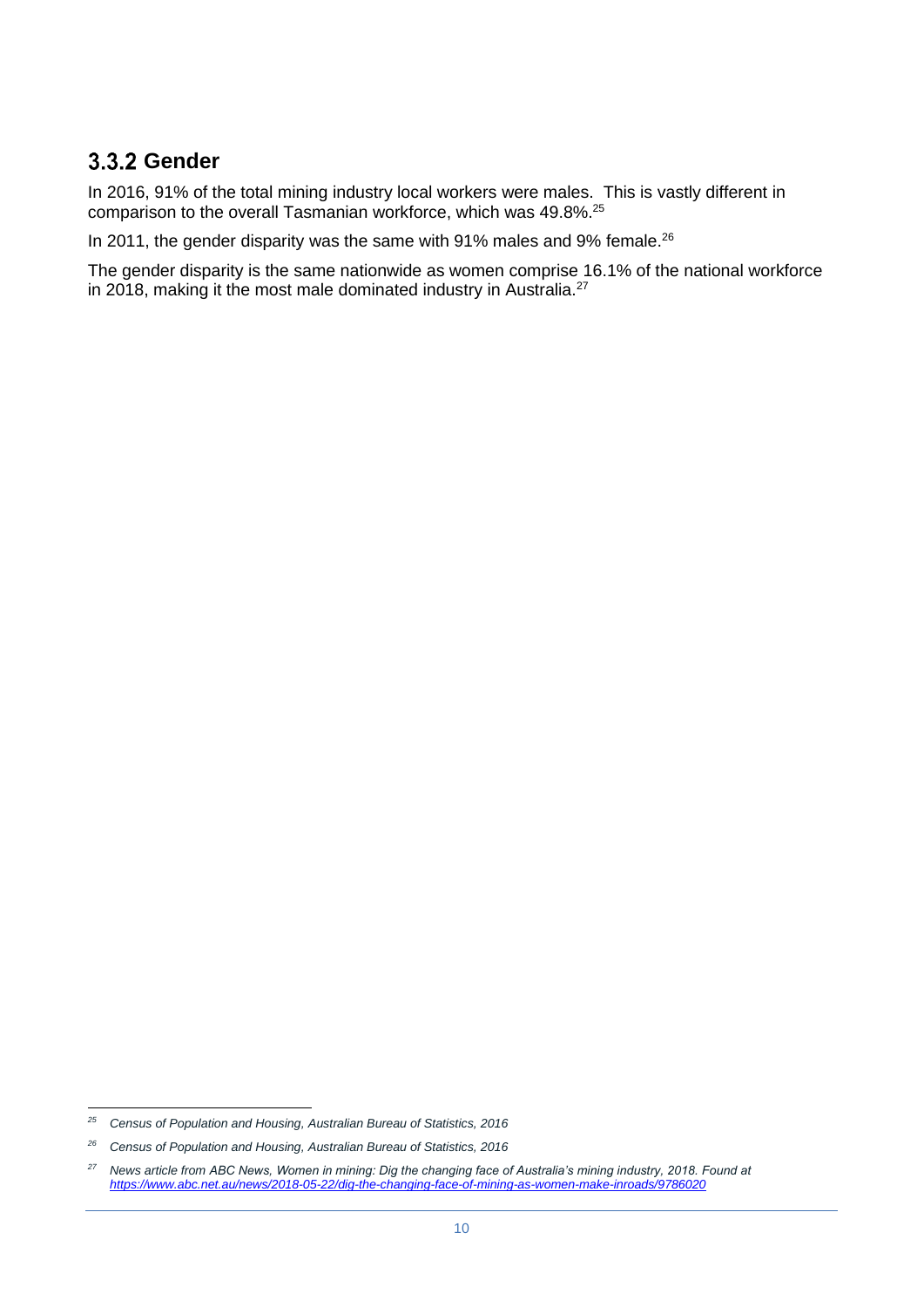### <span id="page-15-0"></span>**3.4 Occupation**

#### **Key findings**

• Machinery operators and drivers together with technicians and trades workers make up 74% of the total mining workforce

The major groupings of occupations in the mining workforce are as follows:

- machinery operators and drivers
- technicians and trade workers
- professionals
- managers
- clerical and administrative workers
- labourers
- community and personal service workers
- sales workers.

Please see Attachment D for the full list of sub major occupations.

Census data indicates that the key occupations are machinery operators and drivers (46.6%), technicians and trade workers (30.5%) and professionals (10.8%). In combination, these occupations account for 83.8% of the mining workforce.





#### According to census data, the largest differences in the workforce occupational makeup size occurred with machinery operators and drivers with a decrease of 4.6% from 2011 to 2016.<sup>29</sup>

*<sup>28</sup> Census of Population and Housing, Australian Bureau of Statistics, 2016*

*<sup>29</sup> Census of Population and Housing, Australian Bureau of Statistics, 2016*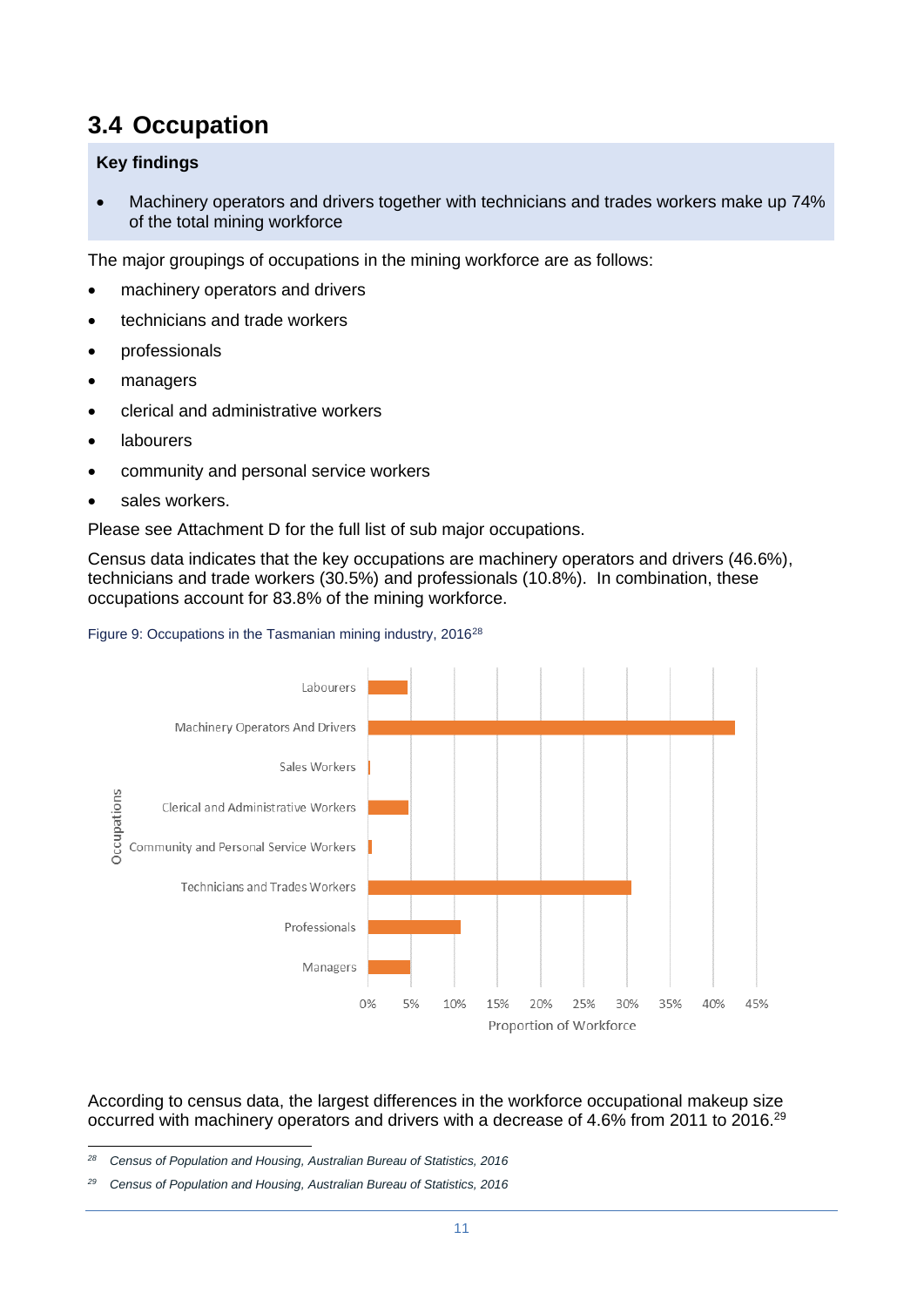There is an increase in professionals and technicians and trades workers, indicating a workforce desire for more educated workers. [Figure 10](#page-16-0) presents the differences in the occupations from 2011 to 2016.

#### <span id="page-16-0"></span>Figure 10: Occupation Trends 2011-2016<sup>30</sup>



*<sup>30</sup> Census of Population and Housing, Australian Bureau of Statistics, 2016*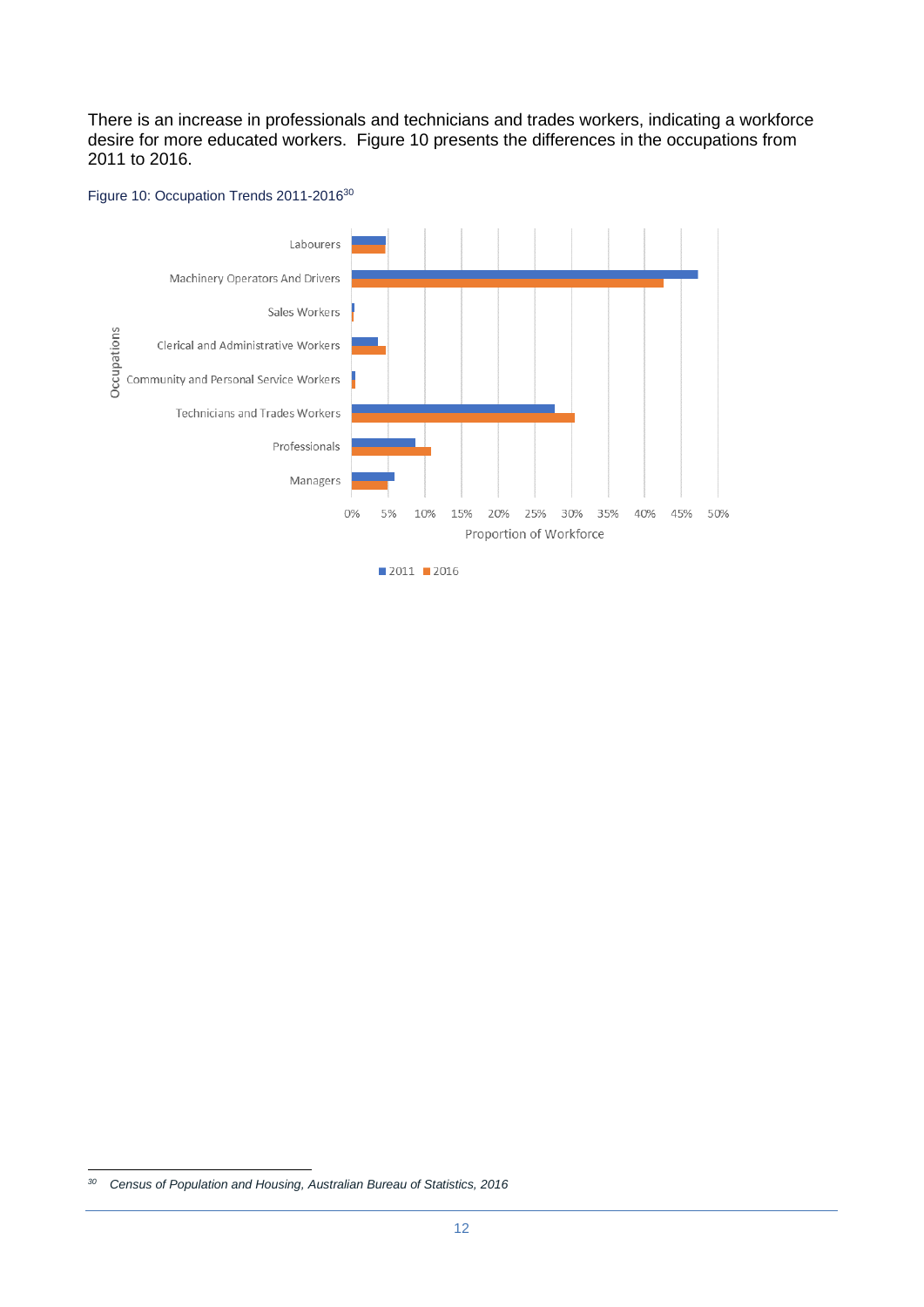# <span id="page-17-0"></span>**3.5 Employment Type**

#### **Key findings**

• The majority (90%) of the workforce were employed full time

Full-time employees make up most of the workforce. The percentage of the workforce that is employed full-time in the mining industry increased 1% from 2011 to 2016, as shown in [Figure 11.](#page-17-1)



<span id="page-17-1"></span>Figure 11: Tasmania's mining workforce employment type (2011-2016)<sup>31</sup>

Survey results revealed that 81% of the workforce was directly employed by mining organisations, 11% were labour hires, and 8% were contractors. The workforce on Tasmania's West Coast uses a higher percentage of labour hire and contractor's than elsewhere in Tasmania.

*<sup>31</sup> Census of Population and Housing, Australian Bureau of Statistics, 2016*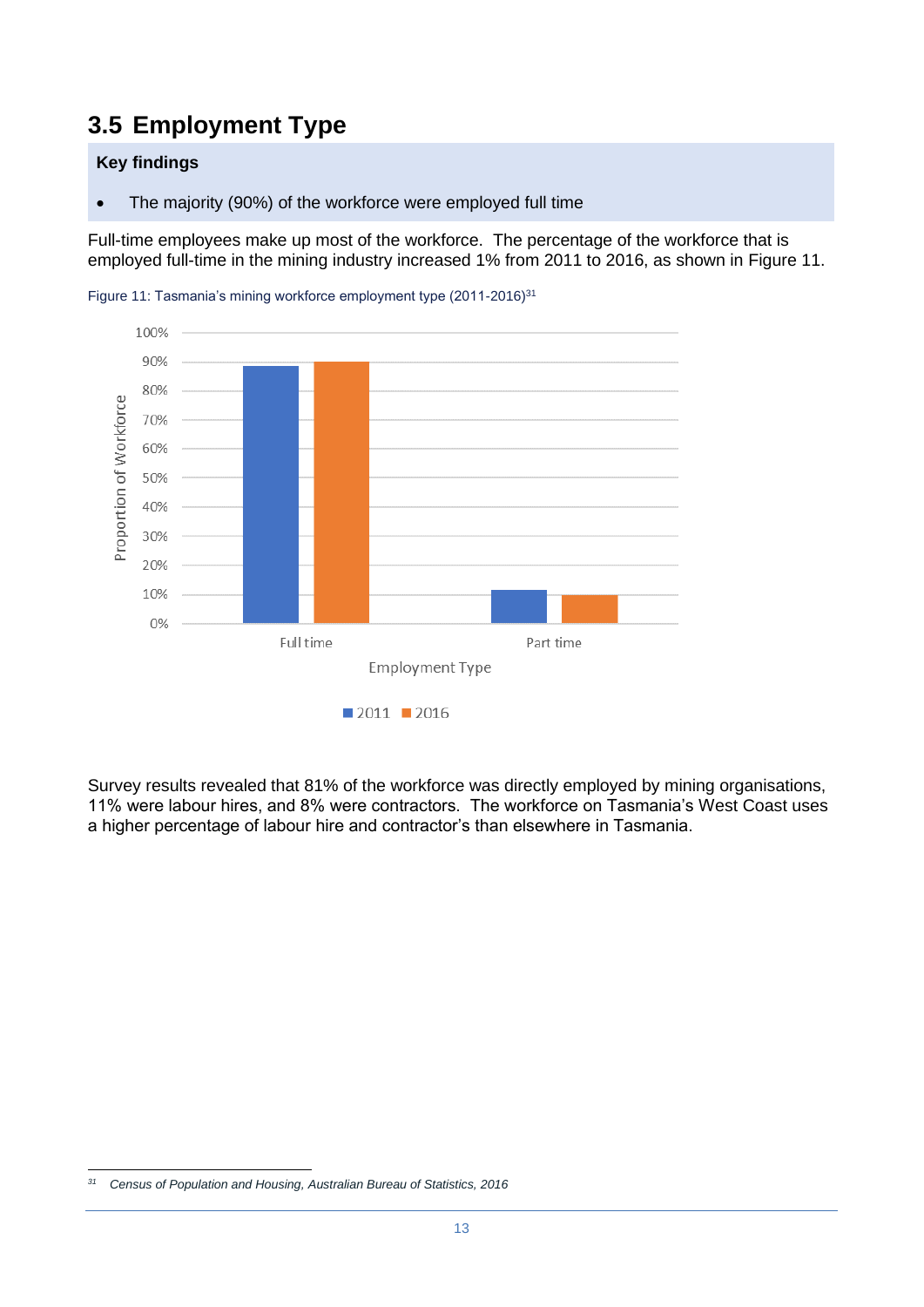### <span id="page-18-0"></span>**3.6 Income**

#### **Key findings**

• The mining workforce in other states have a higher average wage compared to the Tasmanian mining workforce average wage

Census data indicates that 25.2% of the mining workforce has a weekly income between within \$2,000 to \$2,999. In comparison, only 5.3% of total Tasmanian workforce fall into this weekly income bracket.



Figure 12: Mining weekly gross income compared to all Tasmanian industries, 2016<sup>32</sup>

When comparing the income of the Tasmanian mining workforce against the mining workforces in other states (as shown in [Figure 13\)](#page-19-0), Tasmania has a lower median average income. The median average gross weekly individual income for each state is:

- Tasmania \$1500 to \$1749 per week
- Victoria \$1750 to \$1999 per week
- Western Australia \$2000 to \$2999 per week
- Queensland \$2000 to \$2999 per week.

*<sup>32</sup> Census of Population and Housing, Australian Bureau of Statistics, 2016*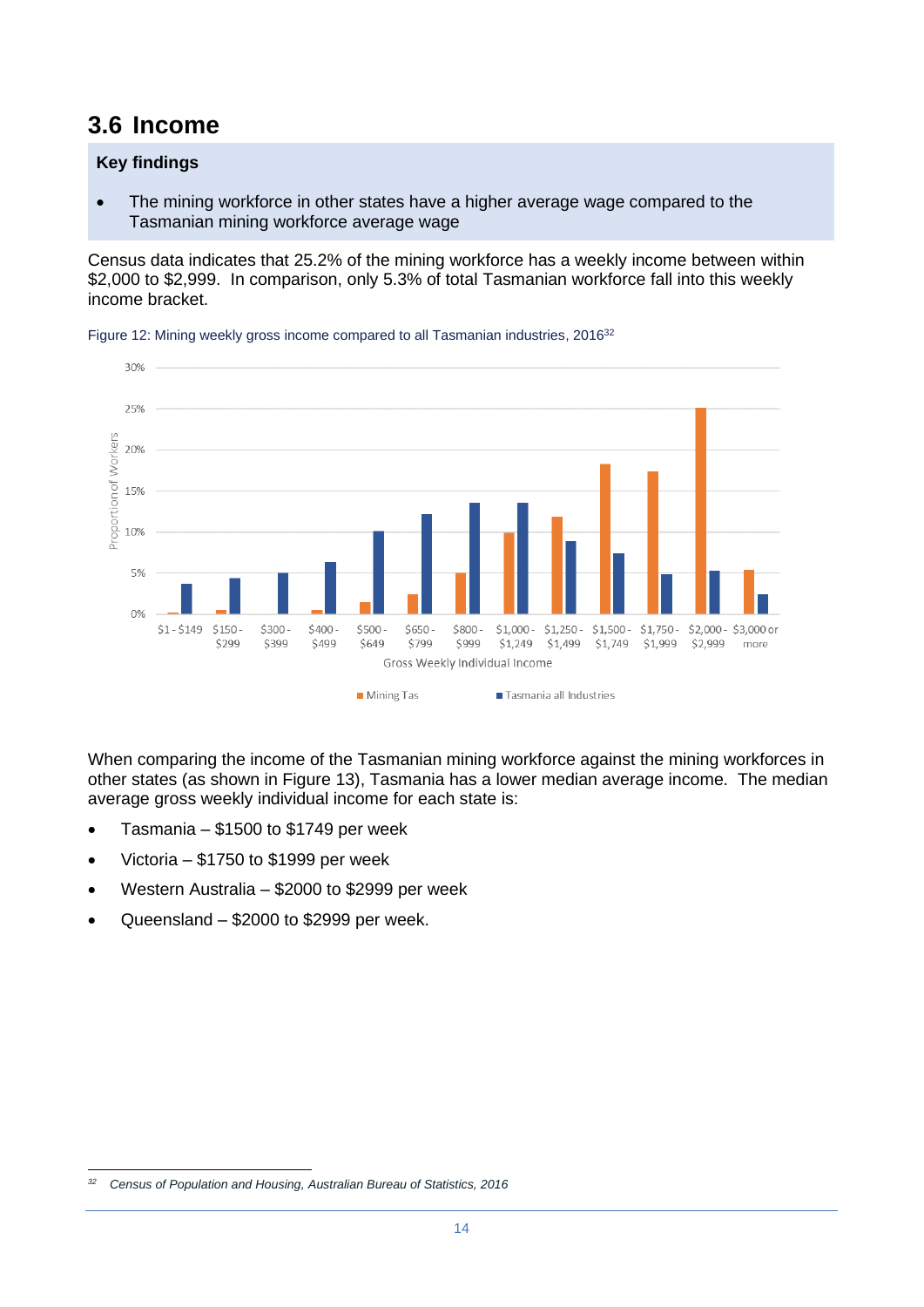

<span id="page-19-0"></span>

*Census of Population and Housing, Australian Bureau of Statistics, 2016*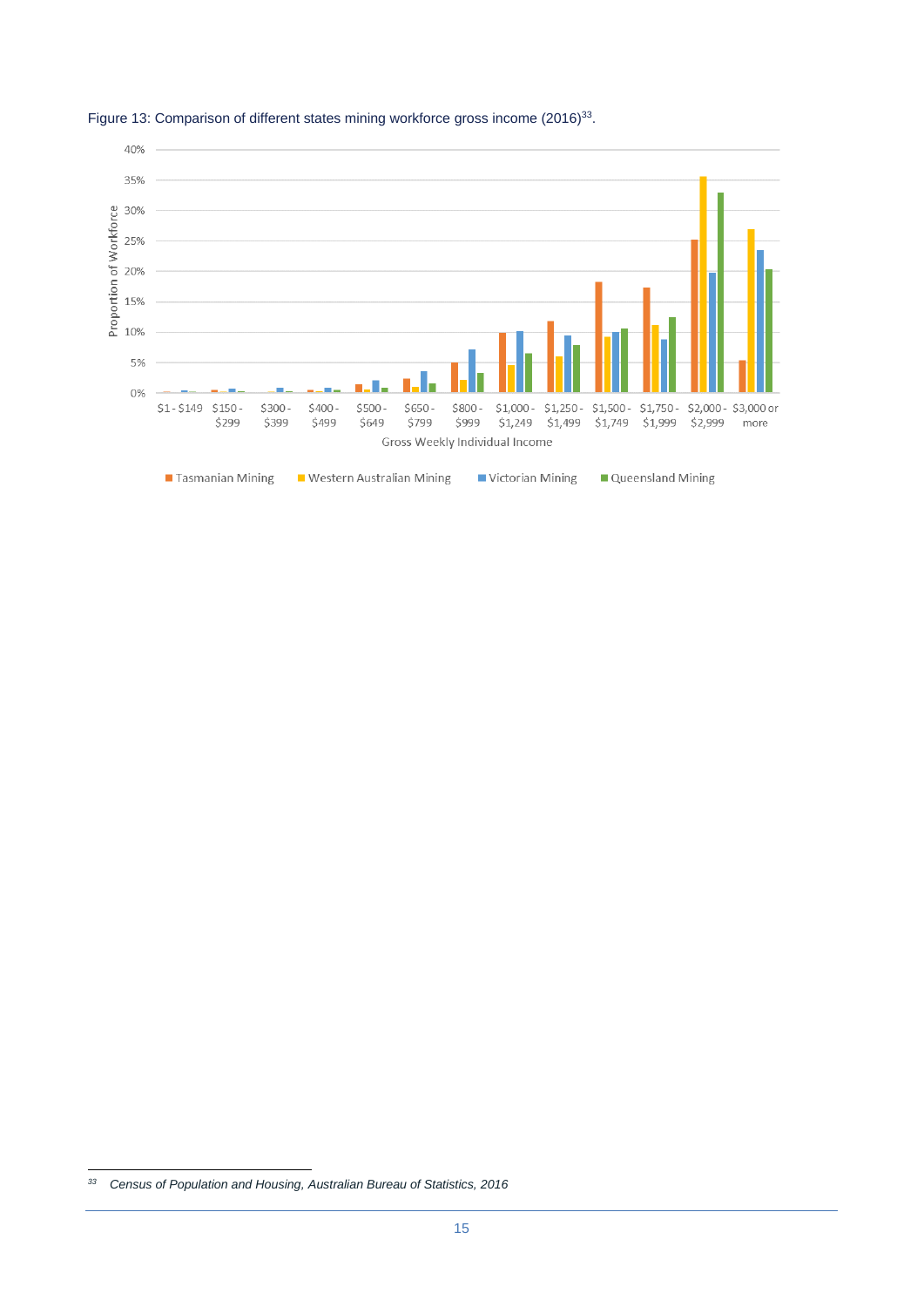### <span id="page-20-0"></span>**3.7 Education and Training**

#### **Key findings**

- While the percentage of the mining workforce that hold a qualification increased between 2011 and 2016 (from 37% to 42%), this still accounts for less than half the workforce
- The qualifications held by the workforce are principally vocational, with 75% of the qualifications held being Certificate III and IV level
- The predominant field of qualification (tertiary and vocational combined) in 2016 was in Engineering and Related Technologies

The total number of qualifications held by mining workers decreased by 20% between 2011 and 2016. This decrease was across all level of educational attainment, with the largest drop being at the Certificate III and IV level.

However, due to a decrease in the size of the workforce, the percentage of the total Tasmanian mining workforce with a qualification actually increased from 37% in 2011 to 42% in 2016.

[Figure 14](#page-20-1) reveals that Certificate III and IV level is the most common level of qualification held. It also reveals that there has been little change in the level of qualification attained, with no more than 2% growth or decrease among any level of qualification.



#### <span id="page-20-1"></span>Figure 14: Level of education of the Tasmanian mining workforce<sup>34</sup>

 $2011$  2016

*<sup>34</sup> Census of Population and Housing, Australian Bureau of Statistics, 2016*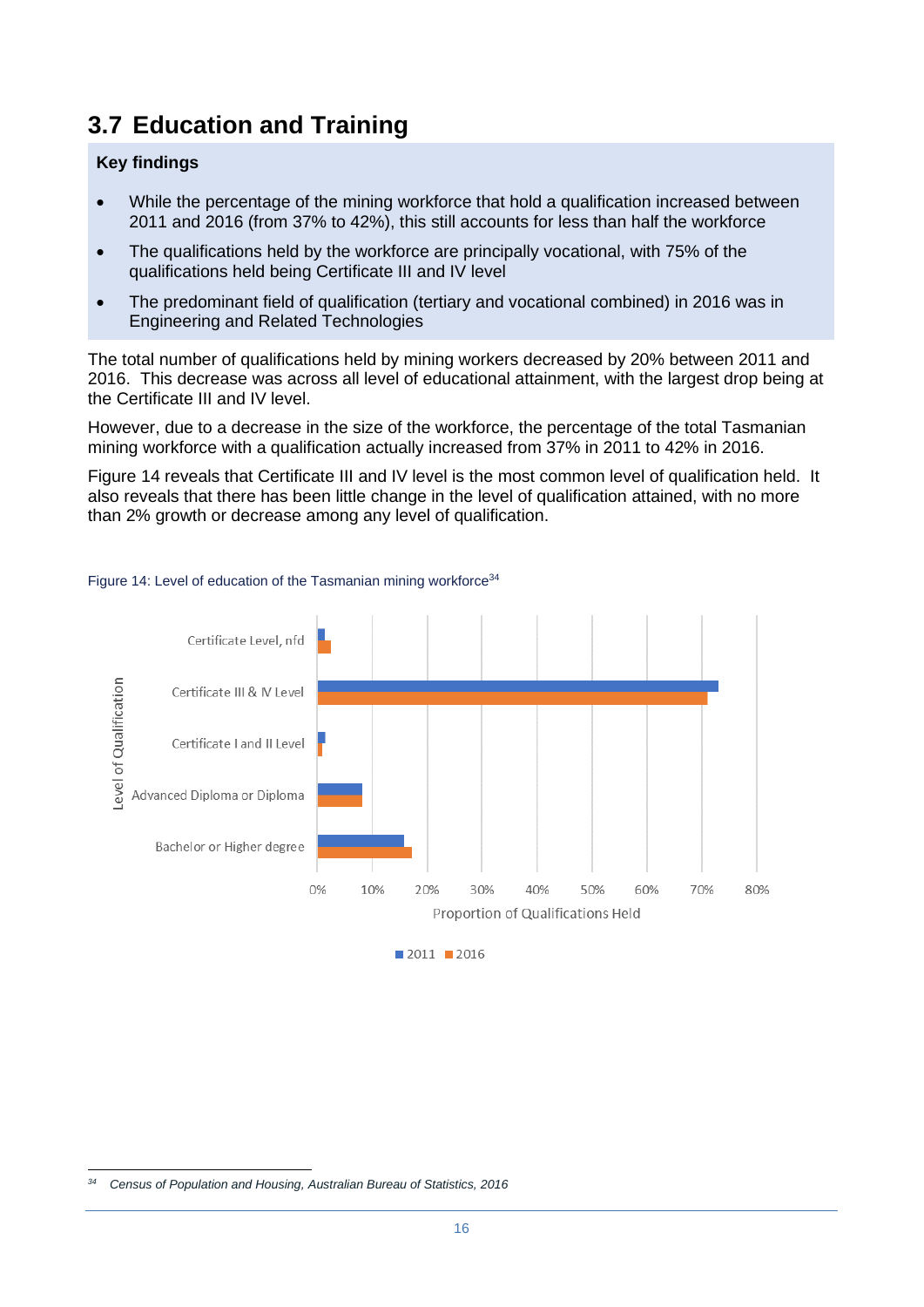The predominant field of qualification are in the Engineering and Related Technologies as reflected in figure 14. The drop in the number of workers against each field of qualification is reflective of the decrease in the total workforce size between 2011 and 2016.





Certificate III and IV level qualifications in the Engineering and Related Technologies field make up 60% of all qualifications held by the Tasmanian mining workforce.<sup>36</sup>

### <span id="page-21-0"></span>**Enrolments and Completions**

The Resources and Infrastructure (RII) Training Package holds a number of different qualifications that related directly to working in the mining industry. [Table 2](#page-21-1) shows the mining qualifications that had either enrolments or completions within Tasmania in the last five years.

The total number of enrolments fell during each year, only beginning to increase again in 2018. However, the percentage of completion followed the opposite course, increasing until 2016 and then falling back again.

| <b>Qualification</b>            | <b>Type</b> | 2014 | 2015     | 2016           | 2017 | 2018 |
|---------------------------------|-------------|------|----------|----------------|------|------|
| Certificate II in Resources and | Enrolment   | 35   | 33       | 3              | 0    |      |
| Infrastructure Work Preparation | Completion  |      | 12       | 5              | 0    | O    |
| Certificate II in Surface       | Enrolment   |      | 4        | $\overline{2}$ | 0    | O    |
| <b>Extraction Operations</b>    | Completion  | 0    | 0        | 0              | 0    | O    |
| Certificate II in Underground   | Enrolment   | າ    | $\Omega$ | 0              | 0    | O    |
| <b>Metalliferous Mining</b>     | Completion  | 0    | 0        | 0              | 0    | Ω    |

<span id="page-21-1"></span>Table 2: Resource and Infrastructure Training Package - Qualification enrolments and completions<sup>37</sup>

*<sup>35</sup> Census of Population and Housing, Australian Bureau of Statistics, 2016*

*<sup>36</sup> Census of Population and Housing, Australian Bureau of Statistics, 2016*

*<sup>37</sup> VOCSTATS, National Centre for Vocational Education Research. Found at: [https://www.ncver.edu.au/research-and](https://www.ncver.edu.au/research-and-statistics/vocstats)[statistics/vocstats](https://www.ncver.edu.au/research-and-statistics/vocstats)*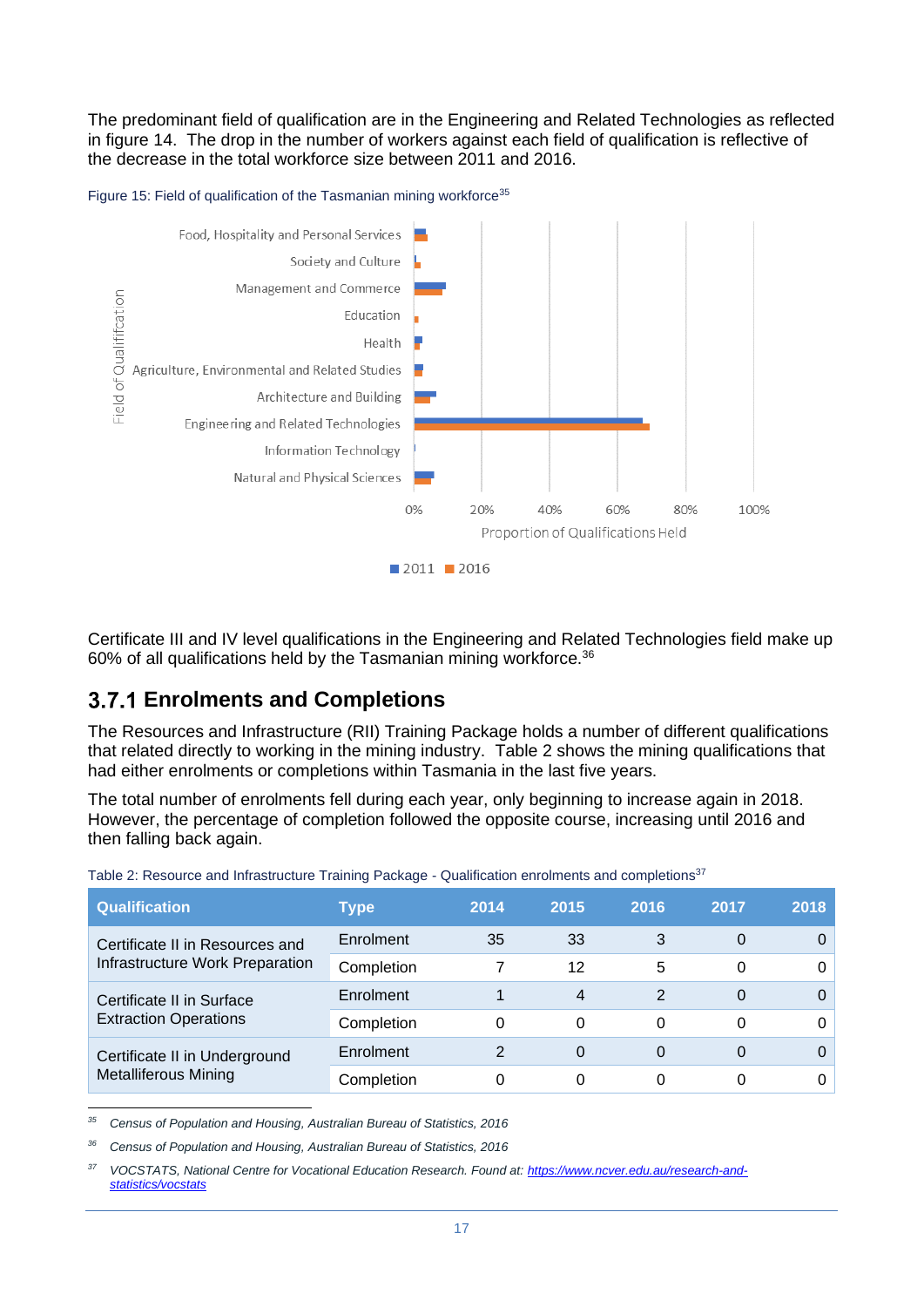| <b>Qualification</b>            | <b>Type</b>       | 2014 | 2015     | 2016     | 2017     | 2018     |
|---------------------------------|-------------------|------|----------|----------|----------|----------|
| Certificate II in Drilling      | Enrolment         | 9    | 6        | 7        | 5        | 12       |
| Operations                      | Completion        | 4    | 0        | 5        | 0        | 3        |
| Certificate III in Surface      | Enrolment         | 181  | 190      | 132      | 124      | 120      |
| <b>Extraction Operations</b>    | Completion        | 27   | 66       | 58       | 30       | 16       |
| Certificate III in Underground  | Enrolment         | 62   | 31       | $\Omega$ | $\Omega$ | 33       |
| <b>Metalliferous Mining</b>     | Completion        | 33   | 24       | 0        | $\Omega$ | 8        |
| Certificate III in Resource     | Enrolment         | 35   | 31       | 31       | 41       | 59       |
| Processing                      | Completion        | 10   | 10       | 11       | 15       | 36       |
| Certificate III in Small Mining | Enrolment         | 38   | $\Omega$ | $\Omega$ | $\Omega$ | $\Omega$ |
| Operations                      | Completion        | 0    | $\Omega$ | $\Omega$ | $\Omega$ | $\Omega$ |
| Certificate III in Drilling     | Enrolment         | 23   | 20       | 19       | 13       | 11       |
| Operations                      | Completion        | 3    | 0        | 10       | 4        | 1        |
|                                 | <b>Enrolment</b>  | 386  | 315      | 194      | 183      | 235      |
| Total                           | <b>Completion</b> | 84   | 112      | 89       | 49       | 64       |

The occupational career pathways linked to these qualifications are set out in [Table 3.](#page-22-0)

<span id="page-22-0"></span>Table 3: Resource and Infrastructure Training Package – Occupational career pathways<sup>38</sup>

| Qualifications                                                     | <b>Occupational Career Pathways</b>                                                                                                                                                                                          |
|--------------------------------------------------------------------|------------------------------------------------------------------------------------------------------------------------------------------------------------------------------------------------------------------------------|
| Certificate II in Resources and Infrastructure Work<br>Preparation | <b>General Hand</b><br>$\bullet$<br><b>Underground Mining Hand</b><br>$\bullet$                                                                                                                                              |
| Certificate II in Surface Extraction Operations                    | <b>Coal Preparation Plant Operator</b><br>$\bullet$<br>Metal Processing Plant Technician<br>$\bullet$<br><b>Quarry Plant Operator</b><br>Open Cut Coal Mining Operator<br>$\bullet$<br><b>Underground Coal Mine Operator</b> |
| Certificate II in Underground Metalliferous Mining                 | <b>General Hand</b><br>$\bullet$<br><b>Underground Mining Hand</b><br>$\bullet$                                                                                                                                              |
| Certificate II in Drilling Operations                              | <b>Driller's Assistant</b><br>$\bullet$                                                                                                                                                                                      |
| Certificate III in Surface Extraction Operations                   | Coal Processing & Production Operator<br>$\bullet$<br>Mineral Processing Technician<br>$\bullet$<br><b>Quarry Mobile Plant Operator</b><br><b>Surface Coal Operator</b><br>$\bullet$                                         |
| Certificate III in Resource Processing                             | Coal Processing and Production Operator<br>$\bullet$<br>Mineral Processing Technician<br>$\bullet$<br><b>Quarry Mobile Plant Operator</b><br><b>Surface Coal Operator</b>                                                    |

*<sup>38</sup> VOCSTATS, National Centre for Vocational Education Research. Found at: [https://www.ncver.edu.au/research-and](https://www.ncver.edu.au/research-and-statistics/vocstats)[statistics/vocstats](https://www.ncver.edu.au/research-and-statistics/vocstats)*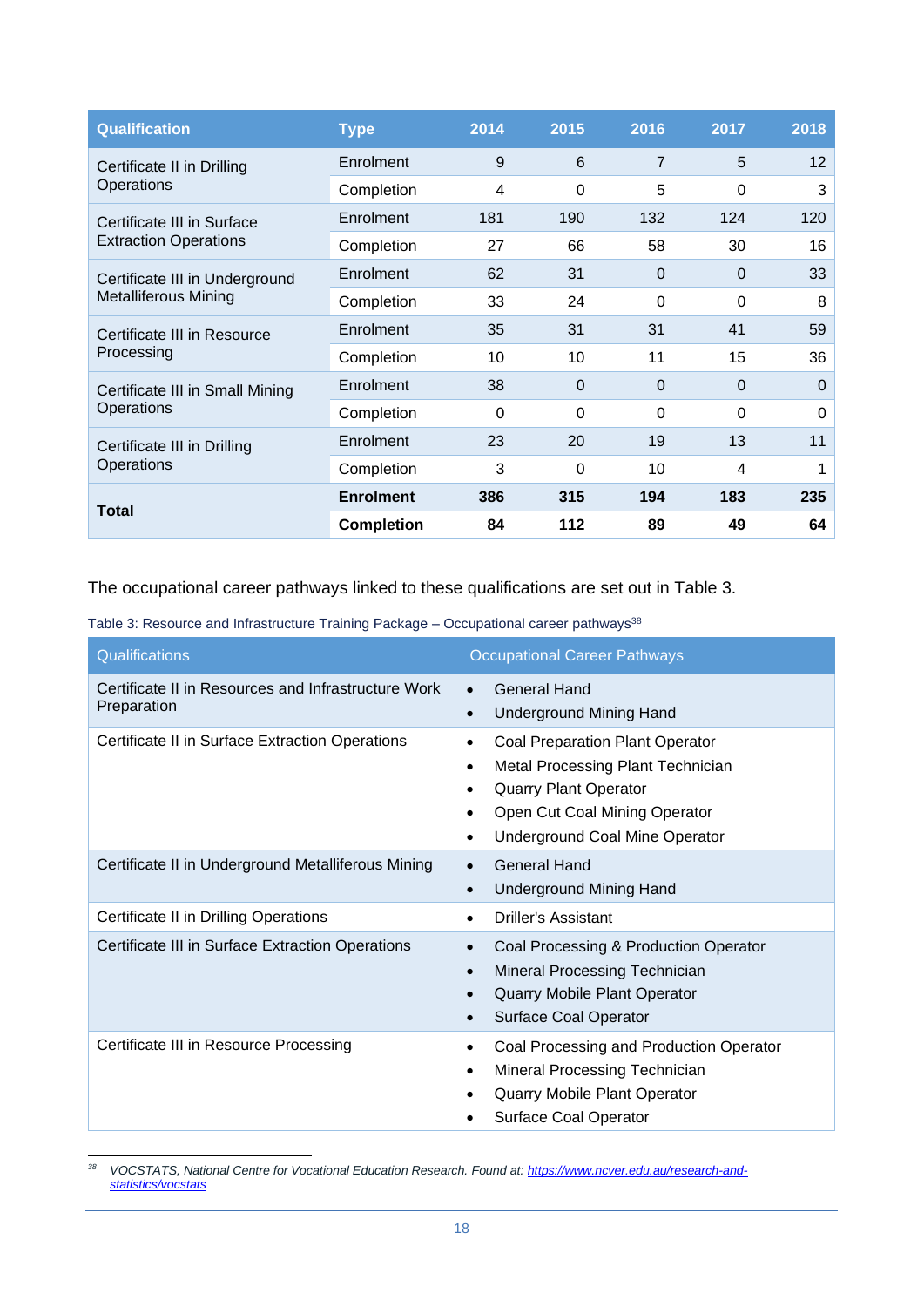| <b>Qualifications</b>                               | <b>Occupational Career Pathways</b>                                                                                                                                              |
|-----------------------------------------------------|----------------------------------------------------------------------------------------------------------------------------------------------------------------------------------|
| Certificate III in Underground Metalliferous Mining | Mine Rescue Worker<br>$\bullet$<br>Underground Metalliferous Production Operator                                                                                                 |
| Certificate III in Small Mining Operations          | Geological Technician<br>Small Mine Operator (Underground)                                                                                                                       |
| Certificate III in Drilling Operations              | <b>Blast Hole Driller</b><br><b>Environmental Driller</b><br><b>Geotechnical Driller</b><br><b>Mineral Exploration Driller</b><br>$\bullet$<br><b>Mineral Production Driller</b> |

### <span id="page-23-0"></span>**Training Delivery in Tasmania**

The following RII Training Package qualifications are delivered by Tasmanian training organisations:<sup>39</sup>

- Certificate II in Underground Metalliferous Mining TasTAFE
- Certificate III in Resource Processing TasTAFE and Transtegic (Triple 0 Solutions)
- Certificate III in Underground Metalliferous Mining TasTAFE
- Certificate III in Drilling Operations Transtegic (Triple 0 Solutions)
- Certificate III in Surface Extraction Operations RTV Training and Transtegic (Triple 0 Solutions)
- Certificate IV in Surface Extraction Operations RTV Training
- Diploma of Surface Operations Management RTV Training.

*<sup>39</sup> Myskills, Department of Employment, Skills, Small and Family Business*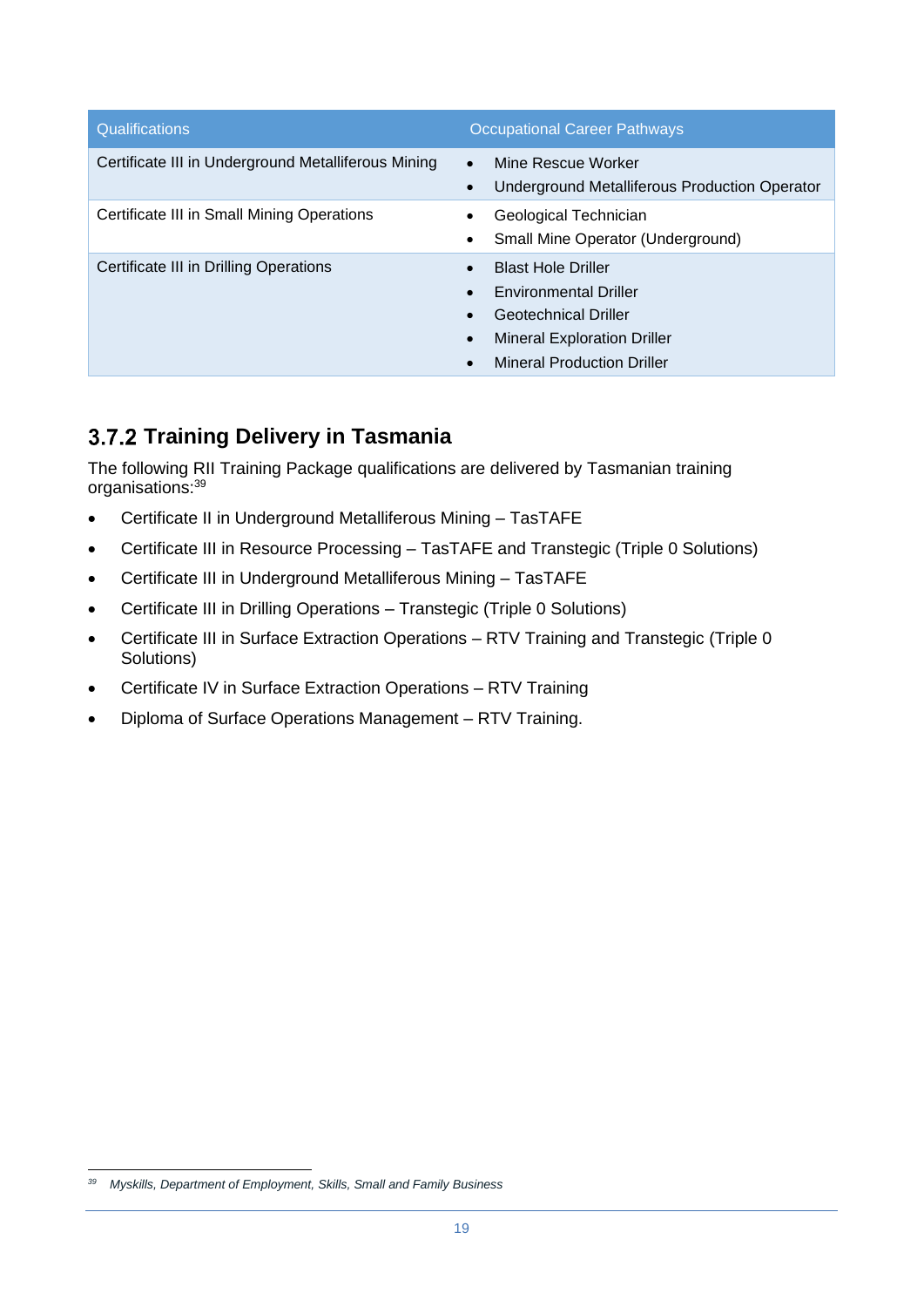# <span id="page-24-0"></span>**4 The Workforce Issues**

Mining companies were asked via online survey to rate how challenging their organisation found both these and other potential workforce issues.



Figure 16: Challenge of workforce development issues

By giving each 'Somewhat challenging' response a value of 1 and each 'Very challenging' response a value of 2, the overall ranking to these workforce issues from the survey is:

- $1.$ Recruiting new workforce entrants
- $2.$ An ageing workforce
- $3<sub>1</sub>$ Low workforce literacy and numeracy skills
- $4.$ Accessing training that fits your business model
- $5<sub>1</sub>$ Retaining corporate knowledge
- $6.$ Attracting workers from outside the region
- $7<sub>1</sub>$ Meeting workforce compliance requirements
- $8<sub>1</sub>$ Partnering with training providers
- 9. Filling vacancies from the existing workforce
- 10. Managing digital disruption
- 11. Retaining new entrants
- 12. Retaining experienced workers
- 13. Maintaining workforce wellness.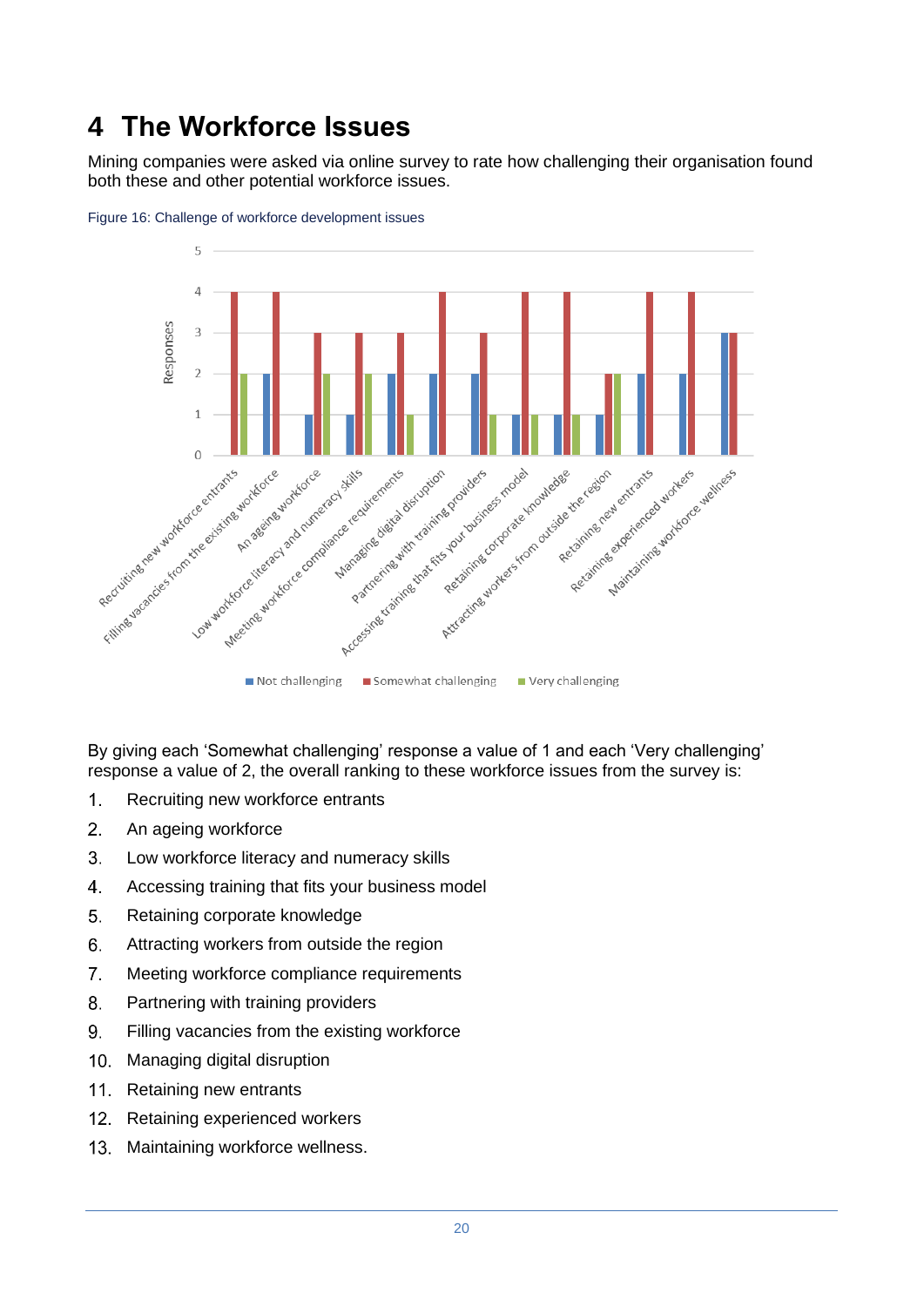# <span id="page-25-0"></span>**4.1 Building Workforce Capability**

Survey respondents were asked what difficulties they had when attempting to meet the following skill requirements for their organisation:

- Leadership
- Management
- Marketing
- Technical mining
- Technical trade
- Digital / technology.

The skills that respondents, in general, found most difficult to meet were leadership, management and technical mining skills. The top three reasons for that these skills were difficult to meet were:

- Accessing appropriate training
- Identifying suitable training
- Releasing employees to undertake training.

#### Figure 17: Difficulties in meeting skill needs



- Difficulties in ensuring employees complete the training
- Difficulties in identifying suitable training to meet skill needs
- Difficulties in releasing employees to undertake training
- Difficulties in identifying cost effective training

# <span id="page-25-1"></span>**4.2 Recruiting and Retaining the Workforce**

The survey asked respondents to indicate how difficult it was to both fill vacancies and retain their current workforce.

Respondents considered that Managers, Professionals, and Technicians and Trades Workers the hardest vacancies to fill.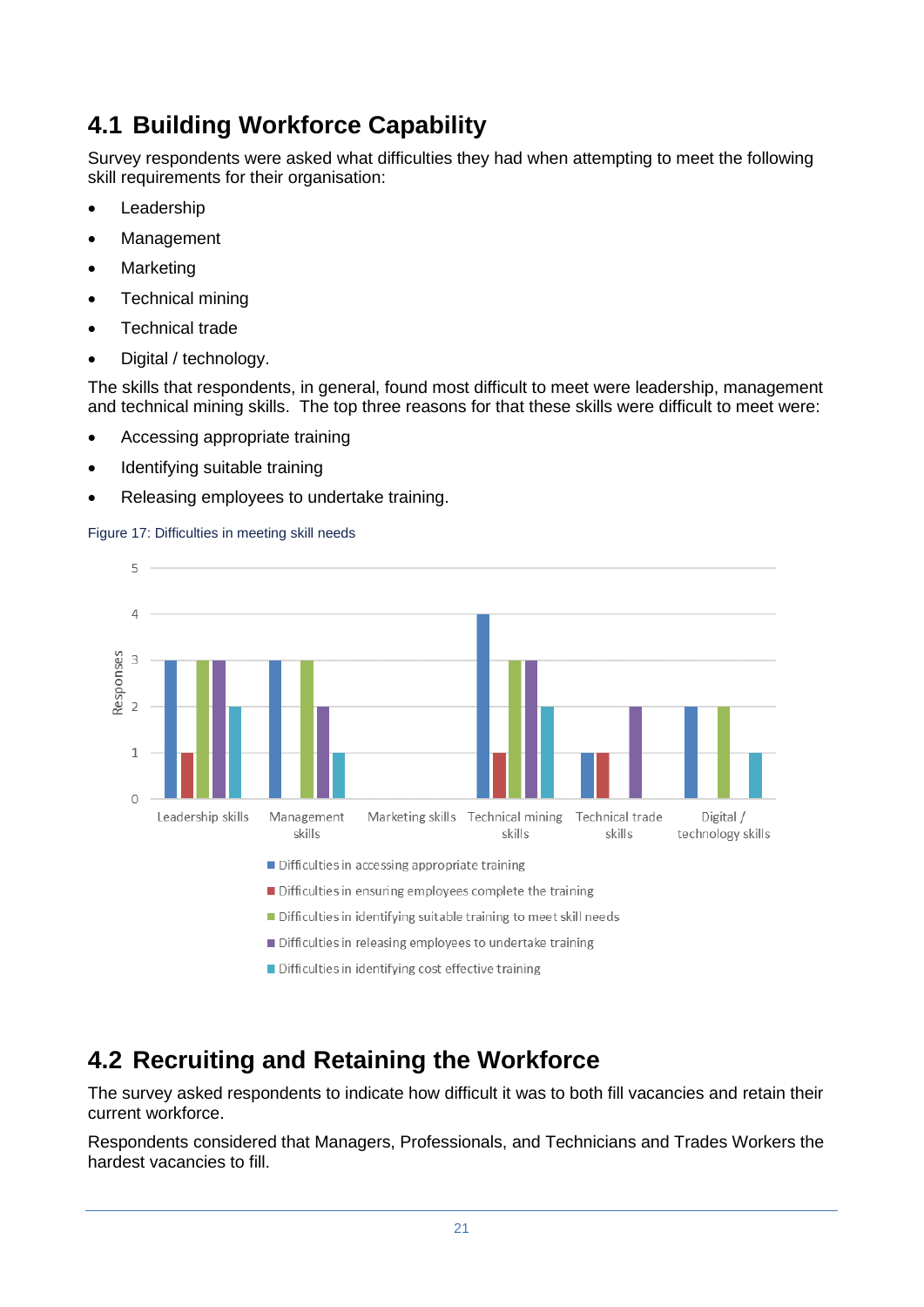Figure 18: Difficulty in filling occupational vacancies



The most commonly stated reason for the difficulty in filling a vacancy, across all occupations, is the lack of skilled and experienced applicants. This is followed by a lack of applicants generally and the salary levels offered. Another factor provided by the respondents that impact on the difficulty in filling a vacancy included the lack of education and understanding of quality control and safety requirements.



Figure 19: Reasons for difficulty in filling occupational vacancies

Respondents considered the most difficult occupations to retain were Professionals, Technicians and Trades Workers, and then Managers.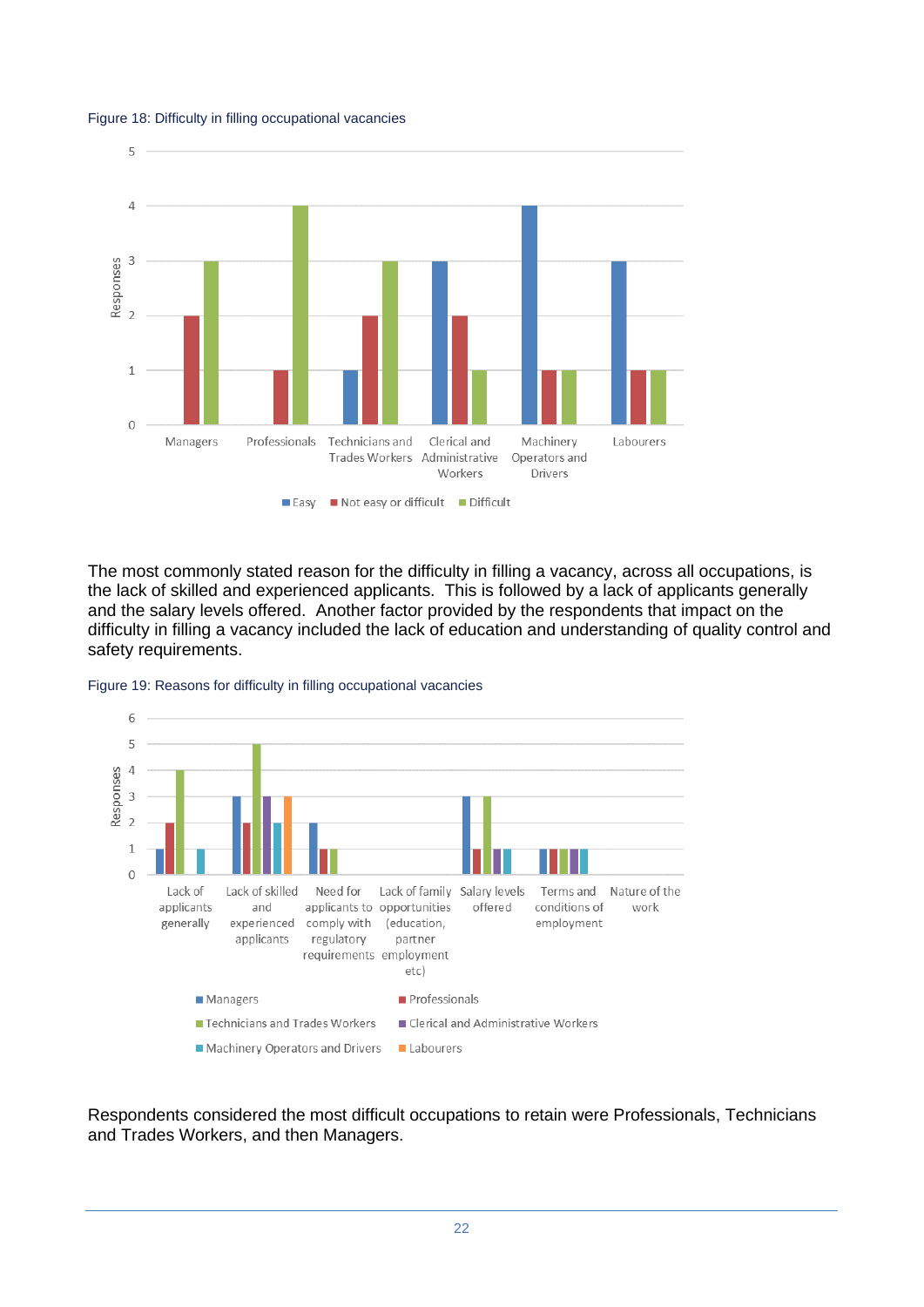#### Figure 20: Difficulty in retaining occupations



The most commonly stated reason for the difficulty in retaining workers, across all occupations, were the salary levels offered and terms and conditions of employment. Another factor provided by the respondents that impact on the difficulty in retaining workers is the lack of in-place rural and family support structures.



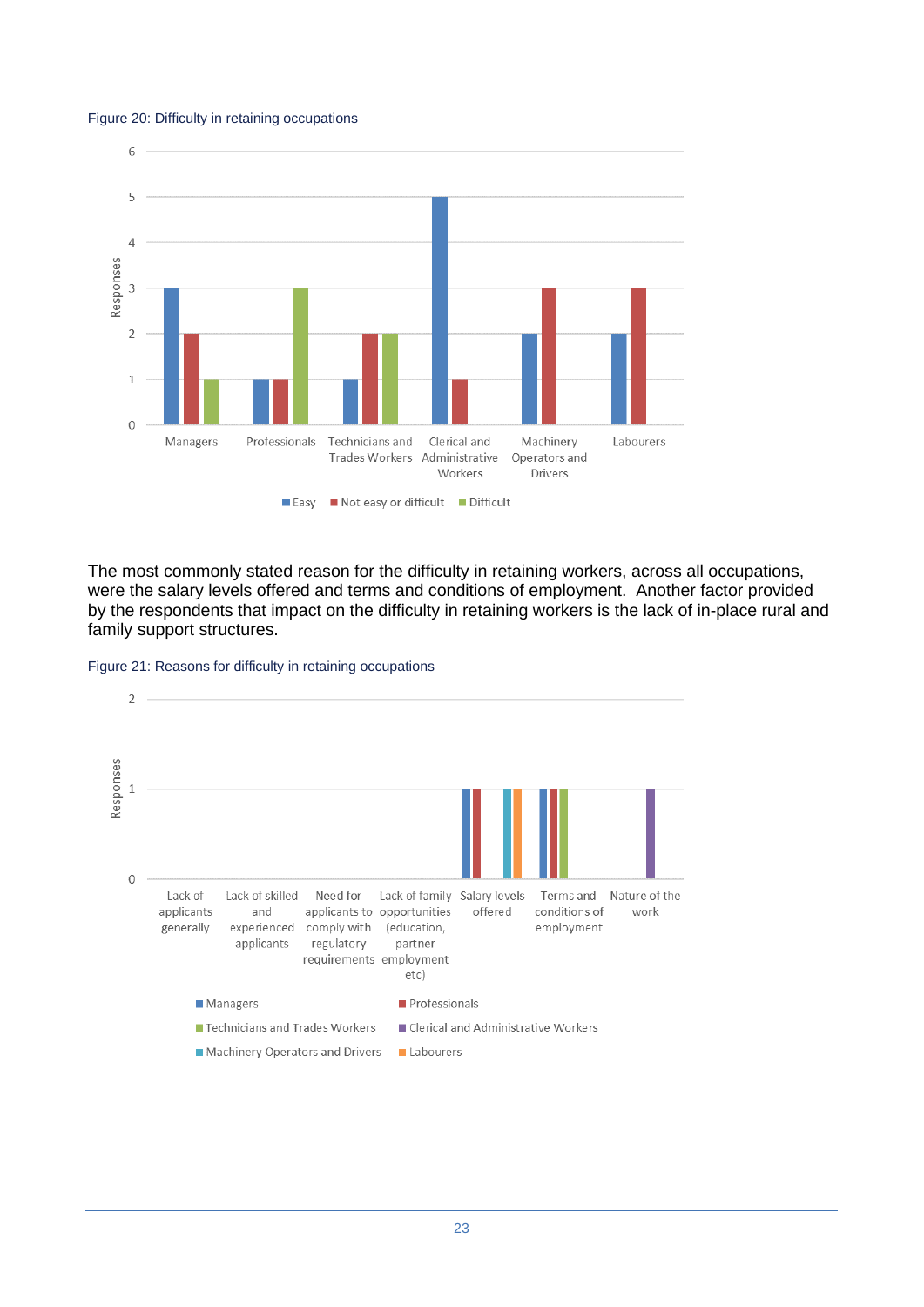# <span id="page-28-0"></span>**Attachment A – Industry Stakeholders**

#### Table 4: Industry stakeholders consulted

| <b>Name</b>             | Organisation                                          | <b>Relationship to Industry</b> |
|-------------------------|-------------------------------------------------------|---------------------------------|
| Kent Wyllie             | Tasmanian Minerals,<br>Manufacturing & Energy Council | Industry body                   |
| Alison Hilder           | Tasmanian Minerals,<br>Manufacturing & Energy Council | Industry body                   |
| Declan Finnegan         | <b>Grange Resources</b>                               | Mining company                  |
| Colin Atkinson          | <b>MMG Rosebery Mine</b>                              | Mining company                  |
| Derek Pearl             | <b>Bluestone Tasmania Mine Joint</b><br>Venture       | Mining company                  |
| <b>Robert Patterson</b> | Pybar                                                 | Mining company                  |
| Peter Walker            | Copper Mines of Tasmania                              | Mining company                  |
| <b>Erin Hurley</b>      | Cement Australia                                      | Mining company                  |
| <b>Vickie Greig</b>     | <b>Tasmanian Advanced Minerals</b>                    | Mining company                  |
| <b>Mark Burton</b>      | Hellyer Gold Mine                                     | Mining company                  |
| <b>Cheryl Fuller</b>    | <b>Productivity Improvers</b>                         | Education provider / RTO        |
| Peter Green             | Transtegic                                            | Education provider / RTO        |
| Amanda Way              | <b>SRTA</b>                                           | Education provider / RTO        |
| Sarah Jones             | <b>UTAS, University College</b>                       | Education provider / RTO        |
| Sean Crane              | <b>TasTAFE</b>                                        | Education provider / RTO        |
| <b>Matthew Dance</b>    | Skills Tasmania                                       | Government                      |
| Jessica Jones           | Skills Tasmania                                       | Government                      |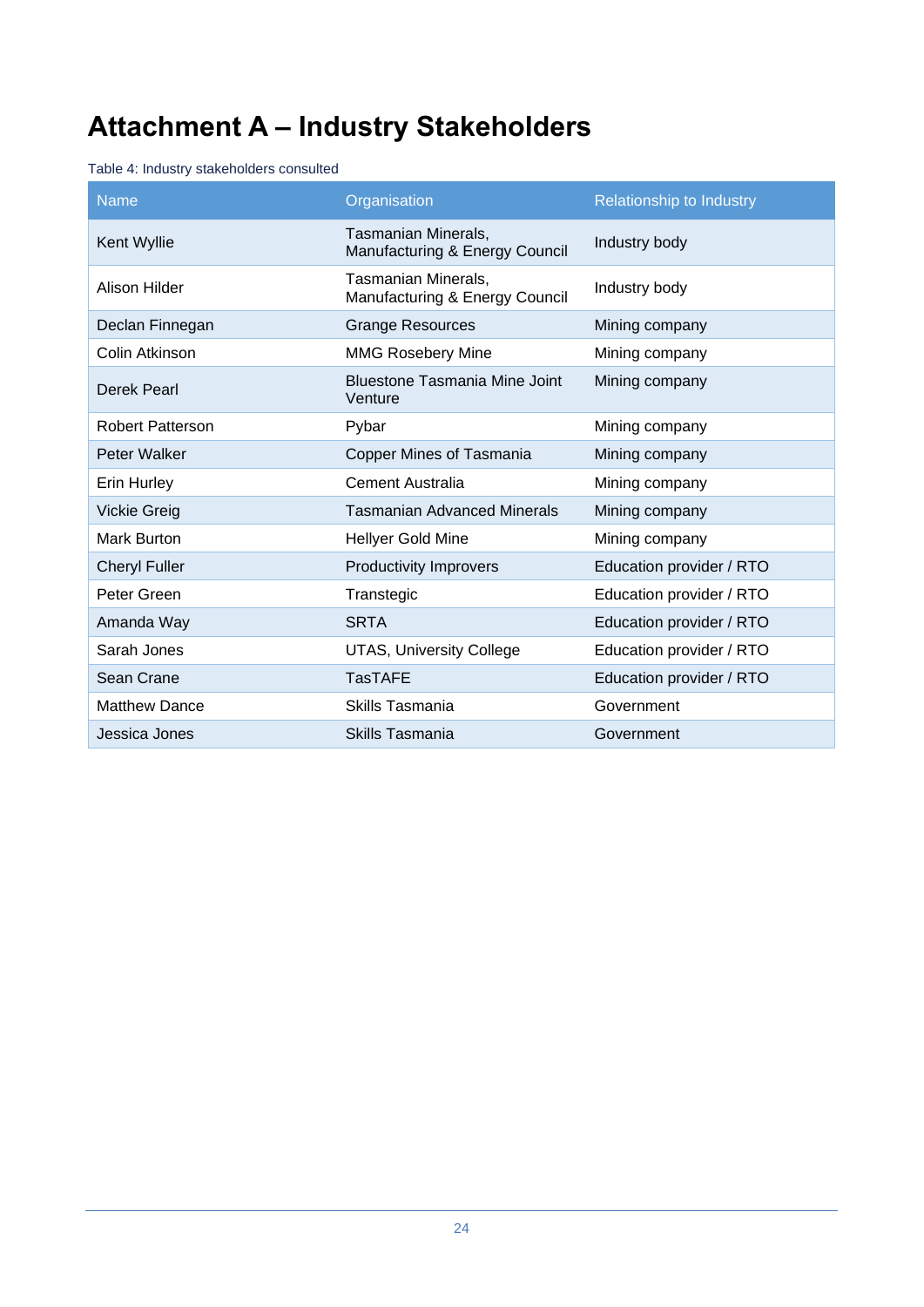# <span id="page-29-0"></span>**Attachment B – Survey Questions**

- $1.$ What is the name of your organisation?
- $2.$ What is your job role in the organisation?
- $3.$ In which region(s) of Tasmania does your organisation undertake mining activities?
	- North-West
	- West
	- North-East
	- South
- $4.$ How many people did your organisation employ in Tasmania as of 30 June 2019?
	- Number of people employed (head count)
	- Full time equivalents (FTE) employed
- $5<sub>1</sub>$ Please estimate what proportion of your workforce as at 30 June 2019 were direct employees, workers provided by a labour hire firm or contractors?
- $6.$ Do you expect the size of your workforce to grow, remain the same or decline over the next three years?
- $7<sup>1</sup>$ How difficult or easy has it been for your organisation to fill vacancies in your workforce in the last year?
	- Managers
	- Professionals
	- Technicians and Trades Workers
	- Clerical and Administrative Workers
	- Machinery Operators and Drivers
	- Labourers
- $8<sub>1</sub>$ Did your organisation experience difficulty in filling vacancies in your workforce for any of the following reasons?
	- Lack of applicants generally
	- Lack of skilled and experienced applicants
	- Need for applicants to comply with regulatory requirements
	- Lack of family orientated opportunities
	- Salary levels offered
	- Terms and conditions of employment
	- Nature of the work
- $9<sub>1</sub>$ How difficult or easy has it been for your organisation to retain the following workers in your workforce in the last year?
	- Managers
	- Professionals
	- Technicians and Trades Workers
	- Clerical and Administrative Workers
	- Machinery Operators and Drivers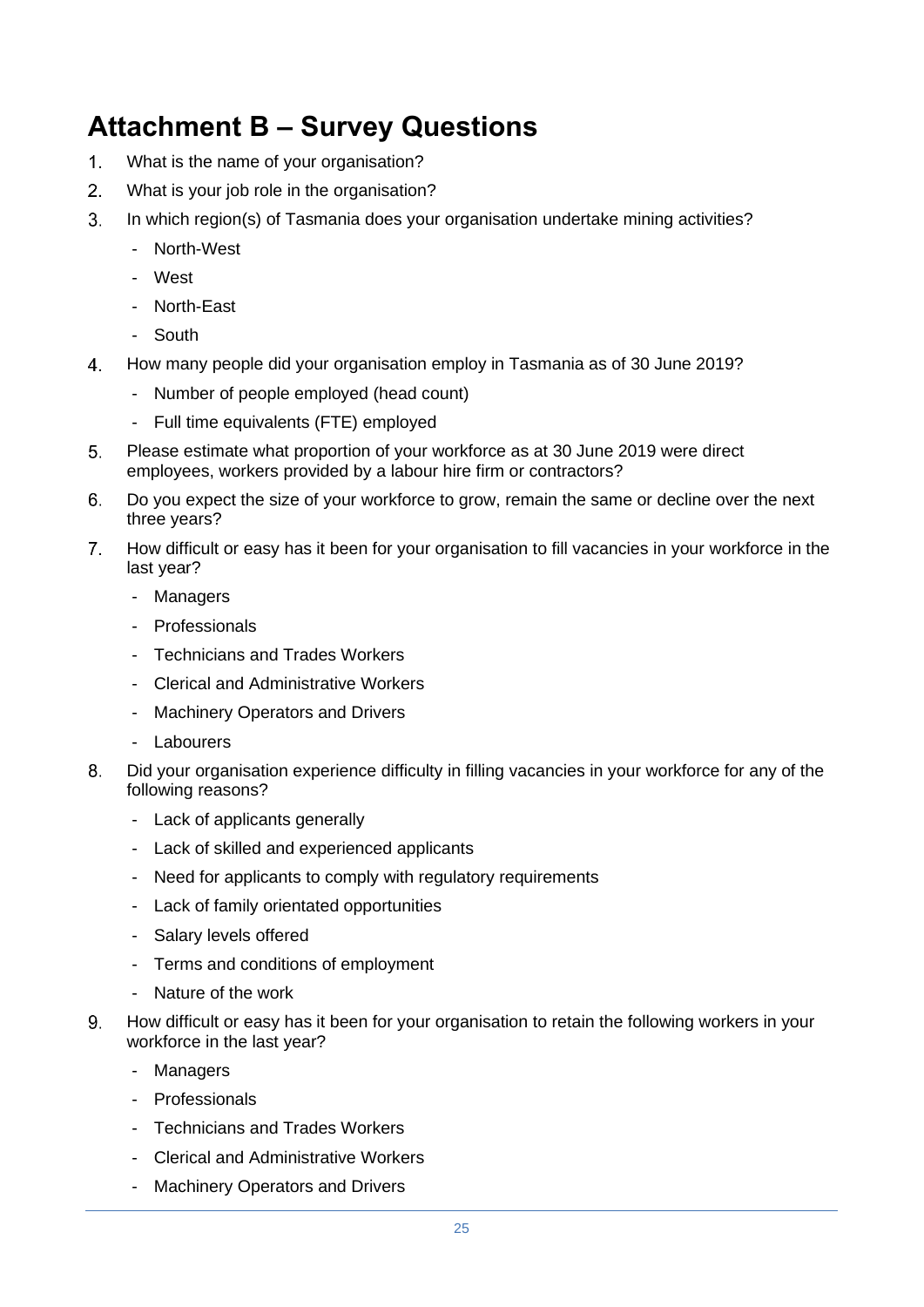- Labourers
- Did your organisation experience difficulty in retaining workers for any of the following reasons?
	- Lack of applicants generally
	- Lack of skilled and experienced applicants
	- Need for applicants to comply with regulatory requirements
	- Lack of family orientated opportunities
	- Salary levels offered
	- Terms and conditions of employment
	- Nature of the work
- 11. How challenging do you expect the following workforce development issues to be over the next three years?
	- Recruiting workers who have not previously worked in the industry
	- Filling vacancies from the existing workforce
	- An ageing workforce
	- Low workforce literacy and numeracy skills
	- Meeting all workforce regulatory compliance requirements (e.g. WHS)
	- Managing digital disruption of business processes by new technology (e.g. automation)
	- Partnering with education / training providers
	- Accessing training that fits your business model
	- Retaining corporate knowledge
	- Attracting workers from outside the region
	- Retaining new entrants
	- Retaining experienced workers
	- Maintaining workforce wellness (e.g. issues relating to mental health, alcohol and other drugs etc)
- 12. Has your organisation experienced any of the following difficulties when trying to fulfil its skill needs?
	- Leadership skills
	- Management skills
	- Marketing skills
	- Technical mining skills
	- Technical trade skills
	- Digital / technology skills
- 13. Are you currently undertaking any workforce projects or initiatives within your organisation? If so please list them.
- 14. Are there any issues or skill or labour drivers emerging over the next three years that will have an impact on your workforce?
- What initiatives would you like to see in the Mining Industry Workforce Development Plan?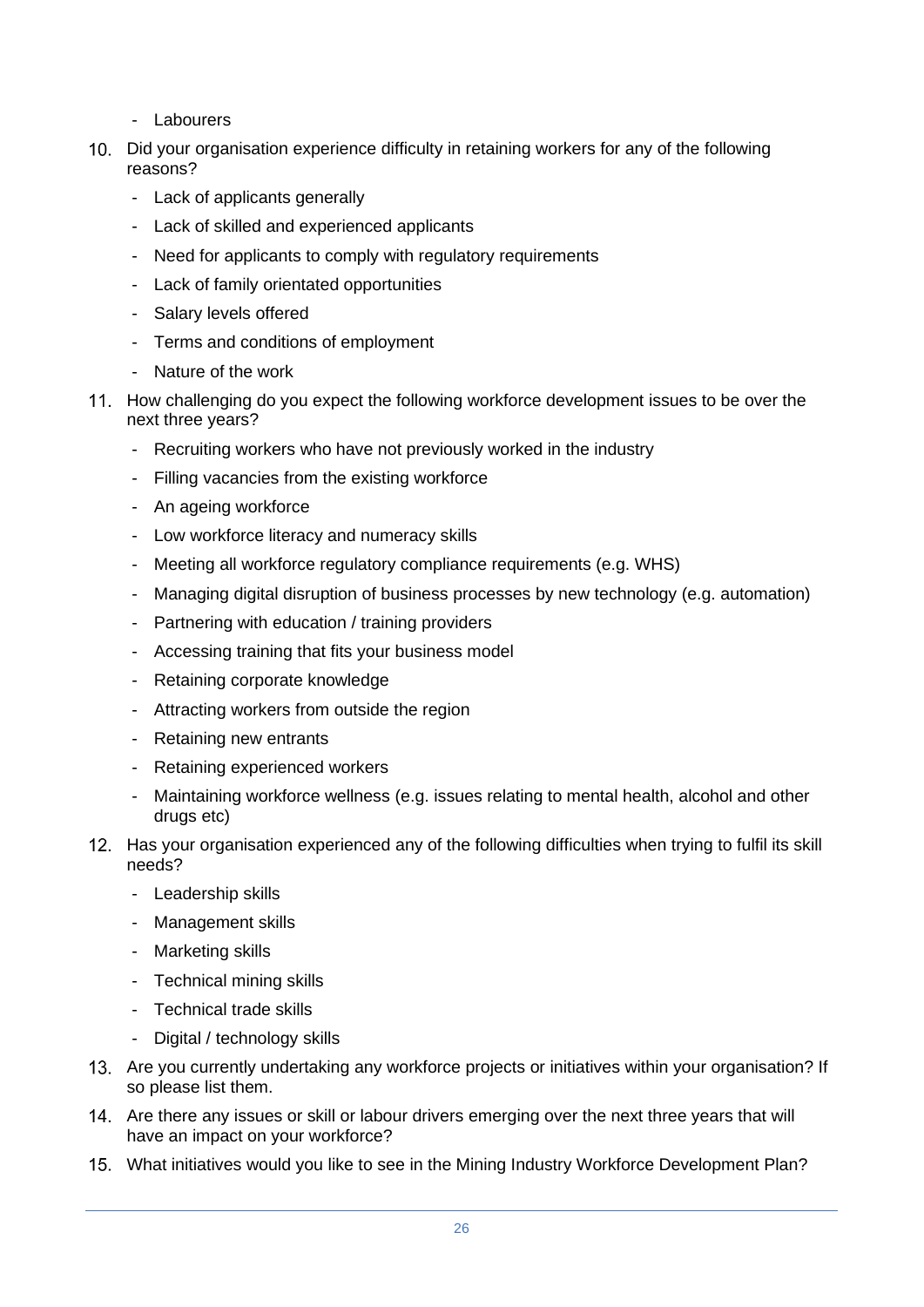# **Attachment C – Occupations**

#### Table 5: Occupational groupings according to ANZSCO

<span id="page-31-0"></span>

| <b>Managers</b>                                                    | Professional                                                        | <b>Technician and</b><br>trade workers                     | <b>Community and</b><br><b>Personal Service</b><br><b>Workers</b> | <b>Clerical and</b><br>Administrative<br><b>Workers</b> | <b>Sales Workers</b>                 | <b>Machinery</b><br>Operators and<br><b>Drivers</b> | Labourers                                          |
|--------------------------------------------------------------------|---------------------------------------------------------------------|------------------------------------------------------------|-------------------------------------------------------------------|---------------------------------------------------------|--------------------------------------|-----------------------------------------------------|----------------------------------------------------|
| Construction,<br>Distribution and<br>Production<br>Managers        | Engineering<br>Professionals                                        | Mechanical<br><b>Engineering Trades</b><br><b>Workers</b>  | Defence Force<br>Members, Fire<br>Fighters and<br>Police          | <b>Accounting Clerks</b><br>and Bookkeepers             | Sales Assistants<br>and Salespersons | <b>Stationary Plant</b><br>Operators                | Construction and<br><b>Mining Labourers</b>        |
| <b>Miscellaneous</b><br>Specialist<br>Managers                     | Natural and<br><b>Physical Science</b><br>Professionals             | Building and<br>Engineering<br>Technicians                 |                                                                   | <b>Logistics Clerks</b>                                 |                                      | <b>Truck Drivers</b>                                | Cleaners and<br><b>Laundry Workers</b>             |
| <b>Business</b><br>Administration<br>Managers                      | Architects,<br>Designers,<br>Planners and<br>Surveyors              | Electricians                                               |                                                                   | Clerical and<br><b>Office Support</b><br>Workers        |                                      | <b>Mobile Plant</b><br>Operators                    | <b>Miscellaneous</b><br>Labourers                  |
| Miscellaneous<br>Hospitality, Retail<br>and Service<br>Managers    | Architects,<br>Designers,<br>Planners and<br>Surveyors              | Fabrication<br><b>Engineering Trades</b><br>Workers        |                                                                   | <b>General Clerks</b>                                   |                                      | Machine<br>Operators                                | Miscellaneous<br><b>Factory Process</b><br>Workers |
| <b>Chief Executives,</b><br>General<br>Managers and<br>Legislators | <b>Health Diagnostic</b><br>and Promotion<br>Professionals          | Automotive<br>Electricians and<br><b>Mechanics</b>         |                                                                   | Personal<br>Assistants and<br>Secretaries               |                                      | Machinery<br>Operators and<br>Drivers nfd           |                                                    |
|                                                                    | <b>ICT Network and</b><br>Support<br>Professionals                  | Automotive and<br><b>Engineering Trades</b><br>Workers nfd |                                                                   | Contract,<br>Program and<br>Project<br>Administrators   |                                      | Storepersons                                        |                                                    |
|                                                                    | Sales, Marketing<br>and Public<br><b>Relations</b><br>Professionals | Agricultural, Medical<br>and Science<br>Technicians        |                                                                   | Keyboard<br>Operators                                   |                                      |                                                     |                                                    |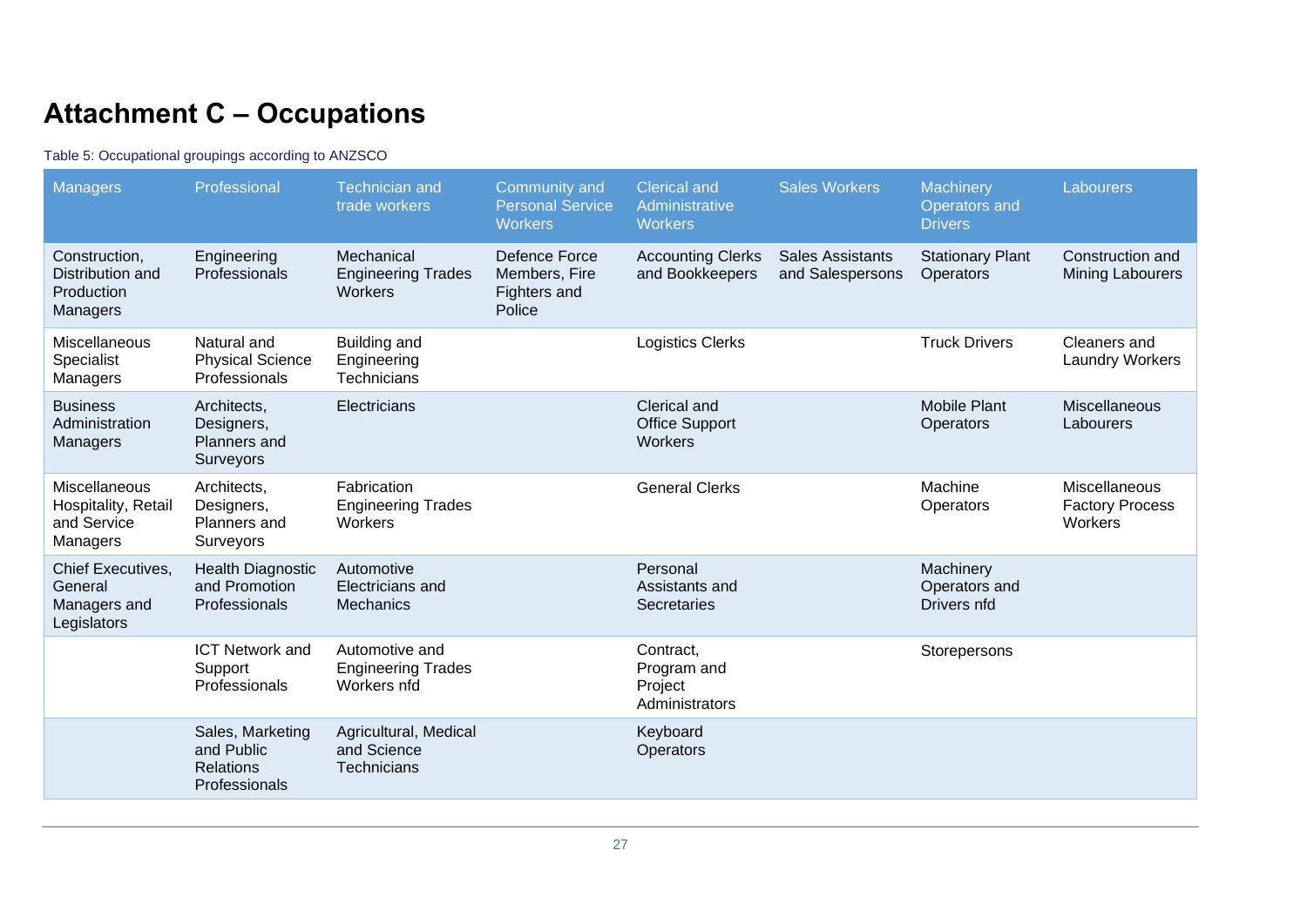| Managers | Professional                                     | Technician and<br>trade workers                                       | Community and<br><b>Personal Service</b><br><b>Workers</b> | Clerical and<br>Administrative<br><b>Workers</b> | <b>Sales Workers</b> | Machinery<br>Operators and<br><b>Drivers</b> | <b>Labourers</b> |
|----------|--------------------------------------------------|-----------------------------------------------------------------------|------------------------------------------------------------|--------------------------------------------------|----------------------|----------------------------------------------|------------------|
|          | Information and<br>Organisation<br>Professionals | Technicians and<br>Trades Workers nfd                                 |                                                            | Office and<br>Practice<br>Managers               |                      |                                              |                  |
|          |                                                  | Electronics and<br><b>Telecommunications</b><br><b>Trades Workers</b> |                                                            |                                                  |                      |                                              |                  |
|          |                                                  | Engineering, ICT<br>and Science<br>Technicians nfd                    |                                                            |                                                  |                      |                                              |                  |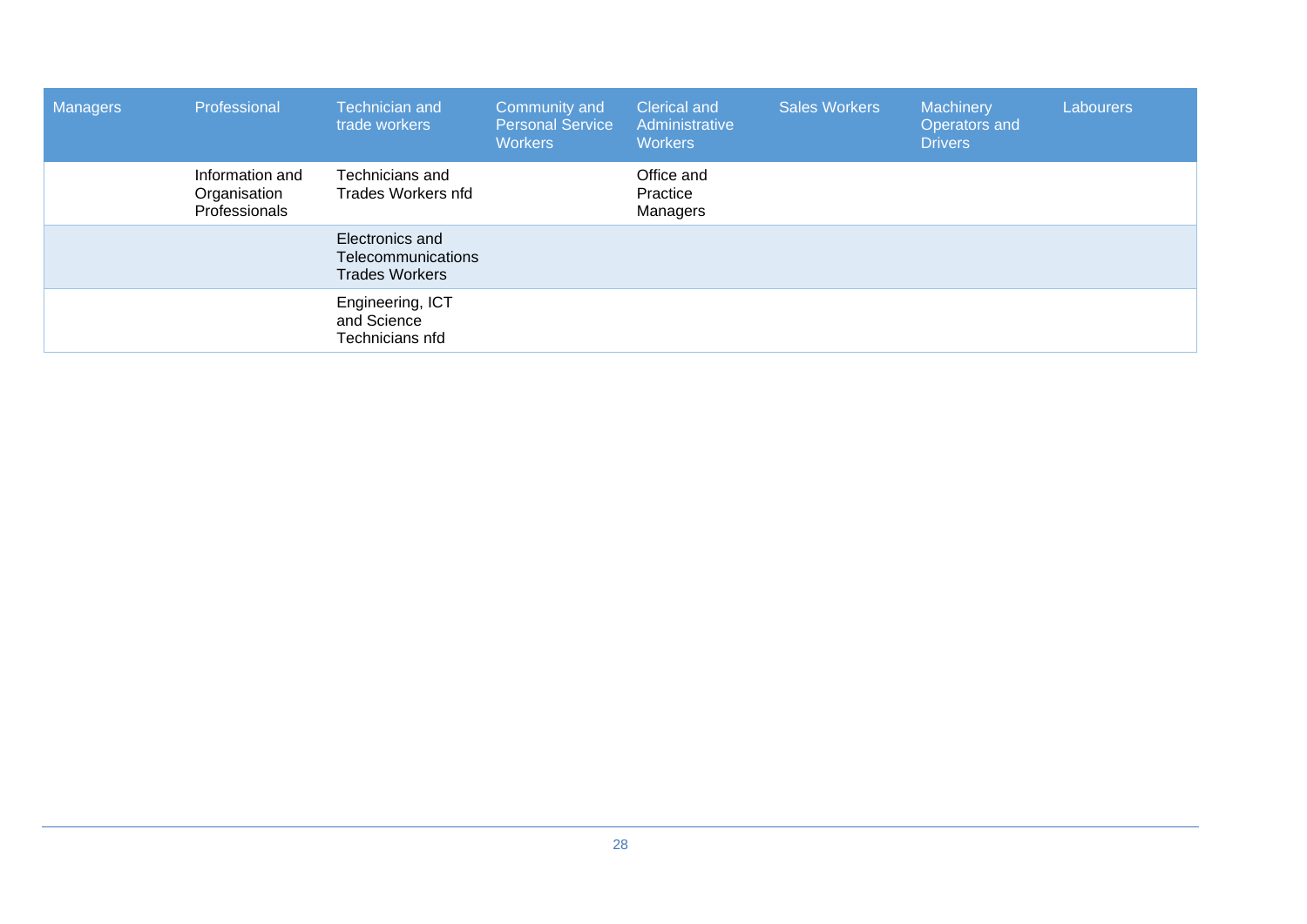# <span id="page-33-0"></span>**Bibliography**

| <b>Title</b>                                                                                                                 | Author                                                                | Year |
|------------------------------------------------------------------------------------------------------------------------------|-----------------------------------------------------------------------|------|
| Mining Job Security Front of Mind for Braddon<br><b>Voters this Federal Election</b>                                         | <b>ABC NEWS</b>                                                       | 2019 |
| Mount Lyell Copper Mine Restart Moves Closer<br>After \$9 Million Cash Injection                                             | <b>ABC NEWS</b>                                                       | 2017 |
| Tasmania's Avebury Mine to Stay Closed Amid<br>Claims It Owes \$1 Million in Rates                                           | <b>ABC NEWS</b>                                                       | 2019 |
| Tasmania's Mining Industry Could be Dead Within a<br>Decade, Geologist Warns                                                 | <b>ABC NEWS</b>                                                       | 2017 |
| Women in Mining: Dig the Changing Face of<br>Australia's Mining Industry                                                     | <b>ABC NEWS</b>                                                       | 2018 |
| Second Bass Strait Interconnector Technically<br>Feasible                                                                    | Arenawire                                                             | 2019 |
| <b>Australian National Accounts: State Accounts</b>                                                                          | <b>Australian Bureau of Statistics</b>                                | 2019 |
| Census of Population and Housing                                                                                             | <b>Australian Bureau of Statistics</b>                                | 2016 |
| <b>Labour Market Information Portal</b>                                                                                      | <b>Australian Bureau of Statistics</b>                                | 2019 |
| Riley Mine Restart Pays Off for Venture Minerals                                                                             | Australian Mining                                                     | 2019 |
| Role of the Tasmanian Minerals & Energy Council's<br>Priary Wealth Generating Group of Companies in<br>the Tasmanian Economy | <b>Brue Felminghman Consultancy</b>                                   | 2016 |
| Cradle Coast Region Pathfinder Regional Growth<br>Strategy                                                                   | <b>Cradle Coast Authority</b>                                         | 2018 |
| The Cradle Coast Regional Futures Plan 2019-<br>2022                                                                         | <b>Cradle Coast Authority</b>                                         | 2018 |
| <b>MySkills</b>                                                                                                              | Department of Employment, Skills,<br><b>Small and Family Business</b> | 2019 |
| 2014 Sector Summary for Mining                                                                                               | Department of State Growth                                            | 2014 |
| <b>Export Statistics</b>                                                                                                     | Department of State Growth                                            | 2019 |
| <b>Sector Summary</b>                                                                                                        | Department of State Growth                                            | 2014 |
| Tasmanian Advanced Manufacturing Action Plan                                                                                 | Department of State Growth                                            | 2016 |
| Tasmanian Skilled Occupations List (TSOL) 2017-<br>18                                                                        | Department of State Growth                                            | 2019 |
| Mid West Workforce Development Plan 2015-2018                                                                                | Department of Training and<br><b>Workforce Development</b>            | 2015 |
| Pilbara Workforce Development Plan 2013-2016                                                                                 | Department of Training and<br><b>Workforce Development</b>            | 2013 |
| Skilling WA - A workforce development plan for<br>Western Australia                                                          | Department of Training and<br><b>Workforce Development</b>            | 2014 |
| The Future of Work: The Changing Skills<br>Landscape for Miners - A Report for the Minerals<br><b>Council of Australia</b>   | Ernest and Young / Minerals Council                                   | 2019 |
| Battery of the Nation                                                                                                        | Hydro Tasmania                                                        | 2019 |
| Tasmania's Mineral Industry                                                                                                  | Mineral Resources Tasmania                                            | 2019 |